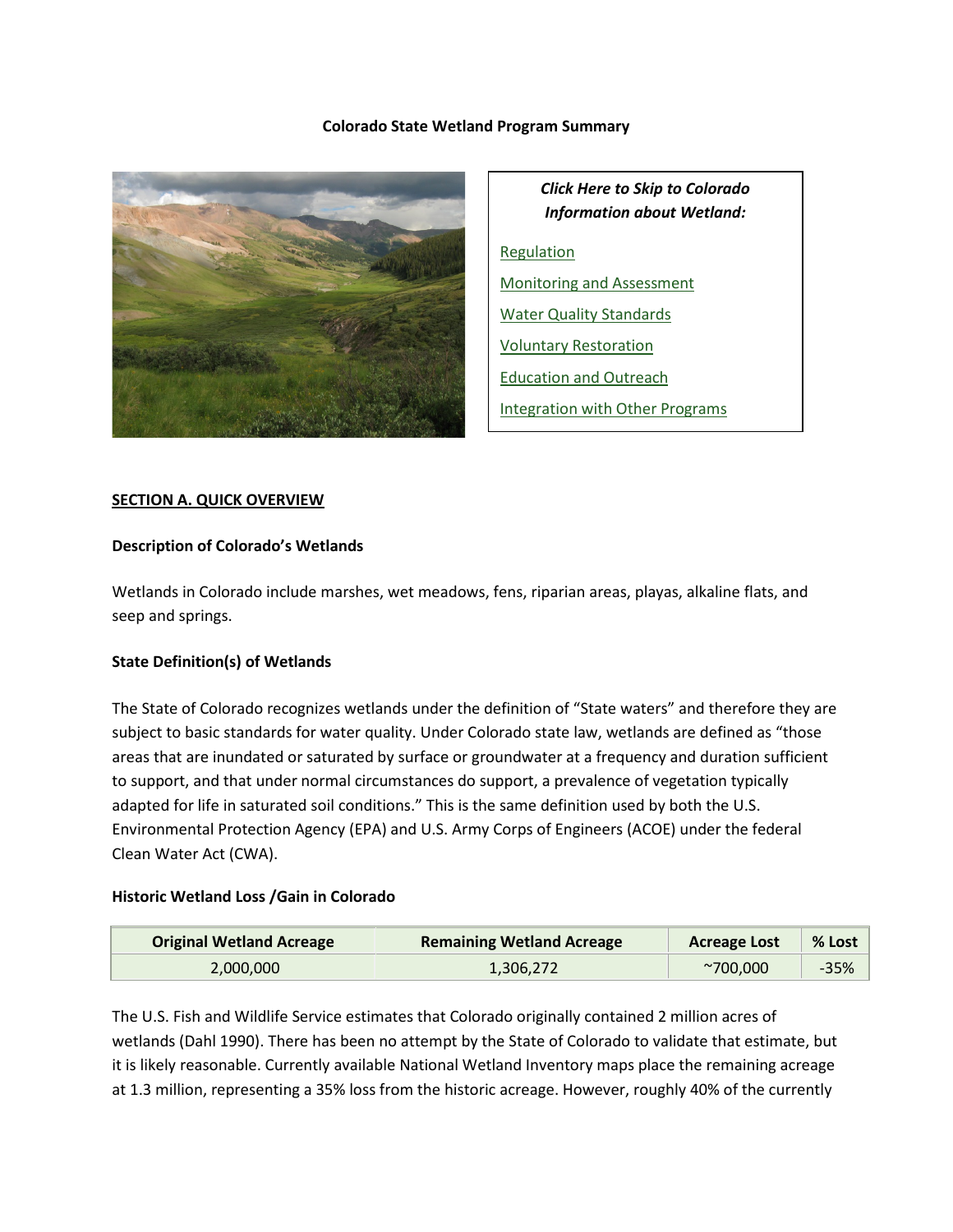available mapping was originally delineated in the 1970s and has been shown to overestimate acreage. The true extent of wetland acres is likely closer to 1 million or just under. This would represent closer to 50% loss from the historic acreage.

### **Primary State Wetlands Web Page**

There are two main wetland webpages for Colorado.

Colorado Natural Heritage Program (CNHP)'s Colorado Wetland Information Center Webpage: <http://www.cnhp.colostate.edu/cwic/>

Colorado Parks and Wildlife (CPW)'s Wetland Wildlife Conservation Program Webpage: <http://cpw.state.co.us/aboutus/Pages/Wetlands.aspx>

## **State Wetland Program Plan**

Colorado Natural Heritage Program (CNHP) has a Wetland Program Plan for 2011-2015, which can be found at:<http://water.epa.gov/type/wetlands/upload/cnhp-wpp2011-2015.pdf>

The plan was not specifically written by a state agency, but does reflect partnerships between CNHP and state agencies. In the future, the State hopes to develop a multi-agency wetland program plan.

## **No Net Loss/Net Gain Goal**

The State does not have a formal 'no net loss' goal because the State does not have a regulatory program outside of the federal program administered by the ACOE and EPA under the federal CWA. However, the federal program does adhere to the federal 'no net loss' policy. One-to-one replacement ratios are standard in Colorado for wetland permits, but ratios greater than one-to-one are infrequent because of the complexity and expense of water rights in Colorado.

The state does have an informal goal of net gain of wetland acres, which is largely implicit in existing non-regulatory programs. For example, Colorado Parks and Wildlife (CPW)'s non-regulatory Wetland Wildlife Conservation Program has protected, restored or created almost 220,000 acres of wetlands and adjacent habitat and more than 200 miles of streams since its inception in 1997.

In addition, the Colorado Department of Transportation (CDOT) requires one-to-one replacement ratios of both jurisdictional and non-jurisdictional wetland impacts occurring within rights-of-way. Also included in this replacement ratio are non-CDOT projects that are funded by Federal Highway Administration, such as local agency pedestrian trails. These policies are guided by Executive Order 11990 and Technical Advisor 6640.8A.

**State Budget for Wetland Work**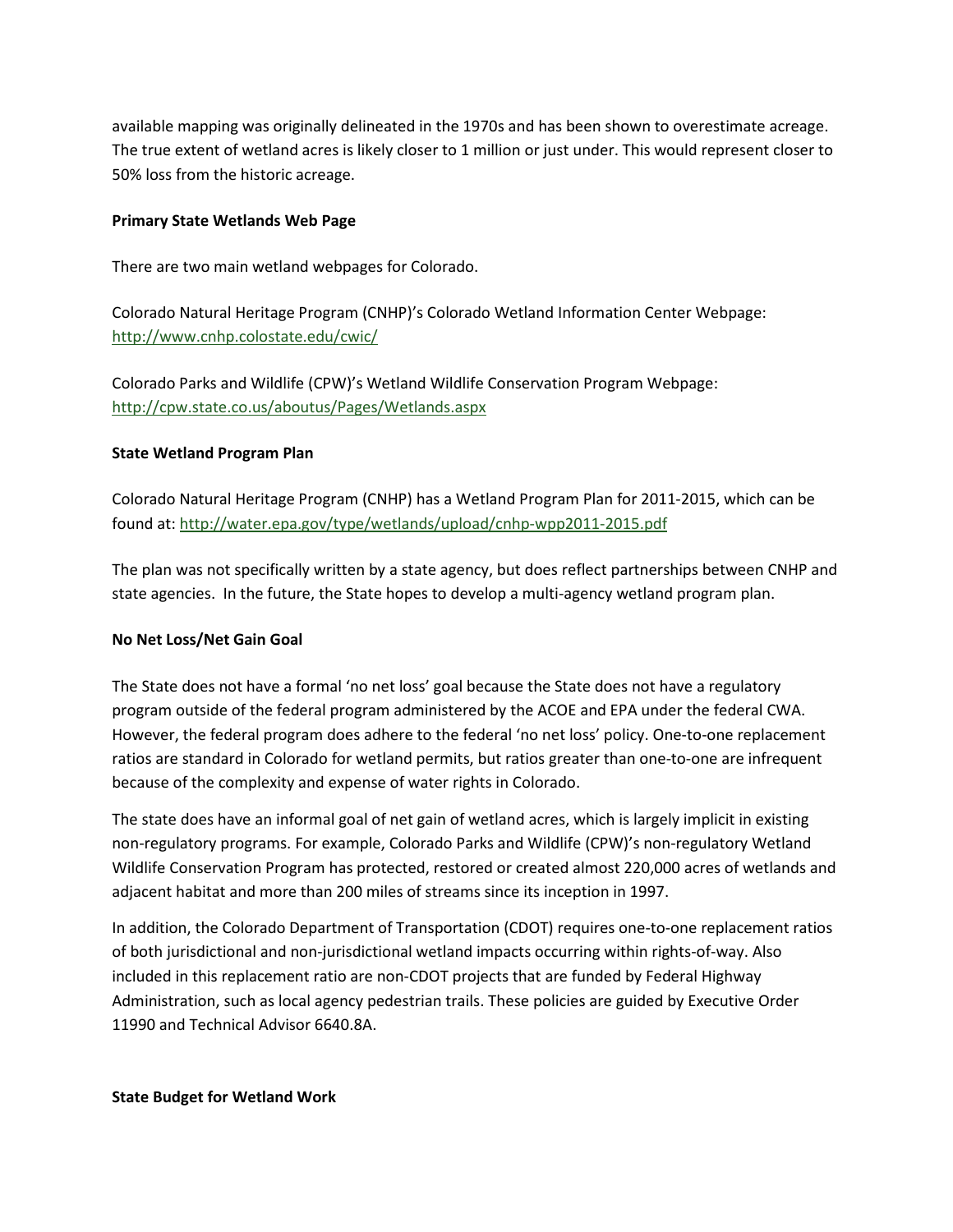| <b>State Wetland</b>   | Regulatory          | <b>Monitoring and</b> | <b>Wetland Water</b> | <b>Voluntary</b>   |
|------------------------|---------------------|-----------------------|----------------------|--------------------|
| <b>Management</b>      |                     | <b>Assessment</b>     | <b>Quality</b>       | <b>Restoration</b> |
| <b>Program Area</b>    |                     |                       | <b>Standards</b>     |                    |
| <b>Source A</b>        | <b>State funds</b>  | U.S. EPA Wetland      | None                 | State funds        |
|                        | through Colorado    | Program               |                      | through Colorado   |
|                        | Dept. of Public     | Development           |                      | Parks and Wildlife |
|                        | Health and          | Grants                |                      | (CPW)              |
|                        | Environment         |                       |                      |                    |
|                        | (CDPHE)             |                       |                      |                    |
| <b>Source A Budget</b> | \$100,000/year for  | $\sim$ \$200,000-     | N/A                  | \$700,000 for on-  |
|                        | 401 Certification   | \$300,000/year        |                      | the-ground         |
|                        |                     |                       |                      | restoration work   |
| <b>Source B</b>        | U.S. EPA Wetland    | <b>CPW</b>            |                      | <b>USFW</b>        |
|                        | Program             |                       |                      |                    |
|                        | Development         |                       |                      |                    |
|                        | Grants              |                       |                      |                    |
| <b>Source B Budget</b> | $$50,000 - 100,000$ | Matching funds        |                      | Contribute match   |
|                        | in some years       | $(*$10,000-$          |                      | to CPW             |
|                        |                     | 25,000/year)          |                      |                    |
| <b>Source C</b>        |                     | <b>CDOT</b>           |                      | <b>NRCS</b>        |
| <b>Source C Budget</b> |                     | Grant funds for       |                      | Contribute match   |
|                        |                     | assessment            |                      | to CPW             |
|                        |                     | method                |                      |                    |
|                        |                     | development           |                      |                    |
|                        |                     | (~\$50,000/year)      |                      |                    |

| <b>State Permitting Fees</b> | YES | NO.<br>х |
|------------------------------|-----|----------|
| <b>Amount:</b>               | N/A |          |
| Agency:                      | N/A |          |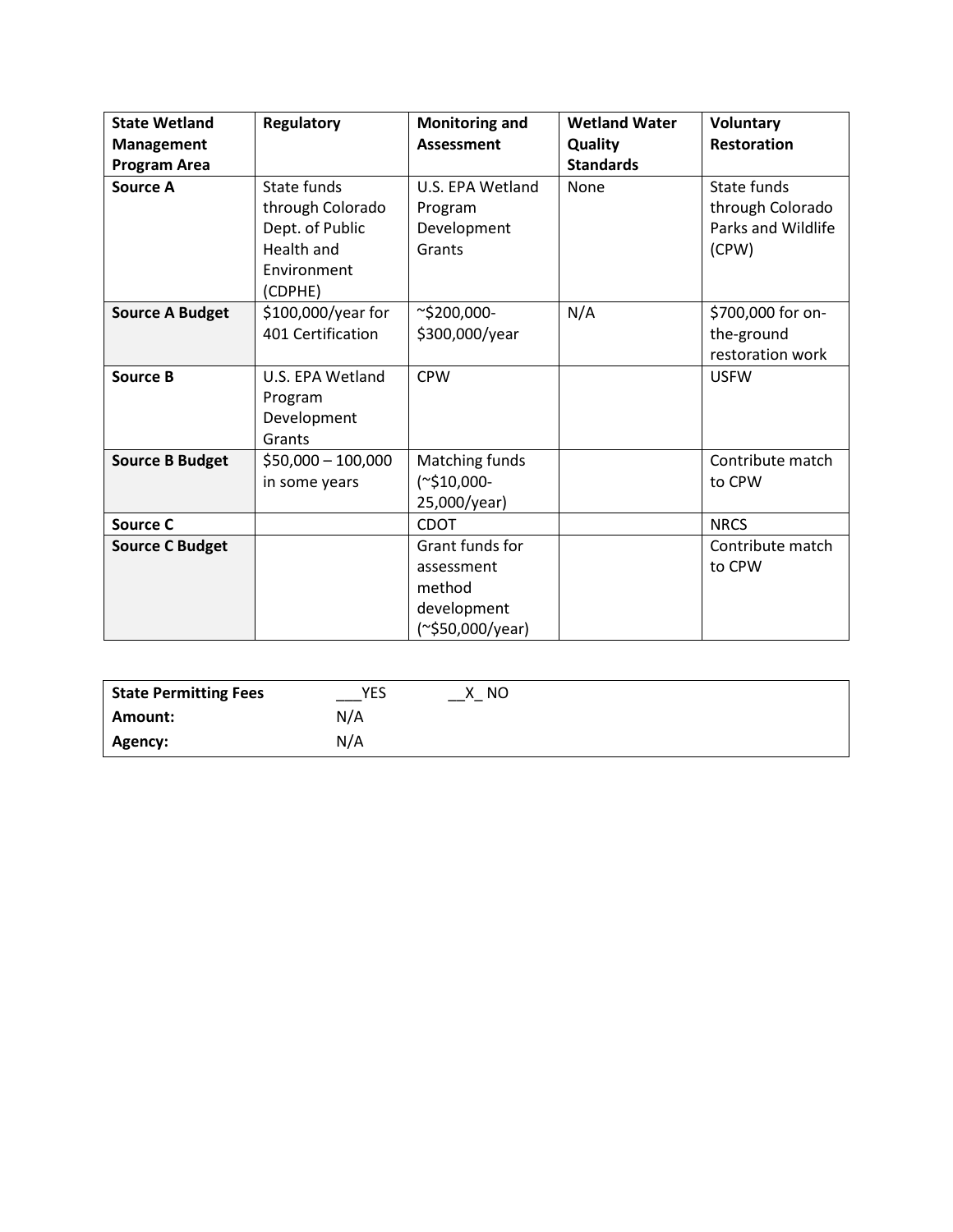## **State Wetland-related Staffing**

| <b>Program Area</b>           | Regulatory      | <b>Monitoring and</b><br>Assessment | <b>Wetland Water</b><br>Quality | Voluntary<br><b>Restoration</b> |
|-------------------------------|-----------------|-------------------------------------|---------------------------------|---------------------------------|
|                               |                 |                                     | <b>Standards</b>                |                                 |
| Agency/Program                | CDPHE WQ        | CNHP / CSU                          | None                            | <b>CPW</b>                      |
| Location                      | <b>Division</b> |                                     |                                 |                                 |
|                               |                 |                                     |                                 |                                 |
| <b>Number of Full-time</b>    | 0.5 FTE for 401 | 5-6 FTE (grant                      | N/A                             | 1 FTE                           |
| <b>Equivalent (FTE) Staff</b> | Certification   | funding provided to                 |                                 |                                 |
| <b>Positions</b>              | Program         | the university)                     |                                 |                                 |
| Agency/Program                | <b>CDOT</b>     |                                     |                                 |                                 |
| Location                      |                 |                                     |                                 |                                 |
| <b>Number of Full-time</b>    | 4 FTEs for      |                                     |                                 |                                 |
| <b>Equivalent (FTE) Staff</b> | regulatory      |                                     |                                 |                                 |
| <b>Positions</b>              | compliance      |                                     |                                 |                                 |

## **Innovative Features**

- Colorado Parks and Wildlife (CPW)'s Wetland Wildlife Conservation Program is an innovative, voluntary, incentive-based program that funds wetland restoration and enhancement on public and private land. The program is funded by state lottery dollars and hunting and fishing licenses, with matching funds from federal, state, and local partners. The program has awarded over \$25 million in state funds since 1997 to protect, restore or create almost 220,000 acres of wetlands and adjacent habitat and more than 200 miles of streams.
- Colorado has a robust wetland inventory and ambient assessment program, led by the Colorado Natural Heritage Program (CNHP) in partnership with CPW. Through this program, the ecological condition and habitat quality of Colorado's wetlands are being assessed one river basin at a time. The assessment method used for ambient monitoring is called the Ecological Integrity Assessment (EIA), which is a Colorado-specific version of the method used by Natural Heritage Programs across the country.
- All three ACOE districts in Colorado generally require a wetland functional assessment as part of an "Individual Permit" application for projects impacting 0.5 or more acres of wetland. The functional assessment method variously adopted by Colorado's ACOE districts is the Functional Assessment of Colorado Wetlands (FACWet), which was developed with funding from Colorado Department of Transportation (CDOT). Use of a different functional assessment method may be permissible with approval of ACOE district engineer.
- The same team that developed FACWet is currently developing a functional assessment method for streams, called the Functional Assessment of Colorado Streams (FACStream).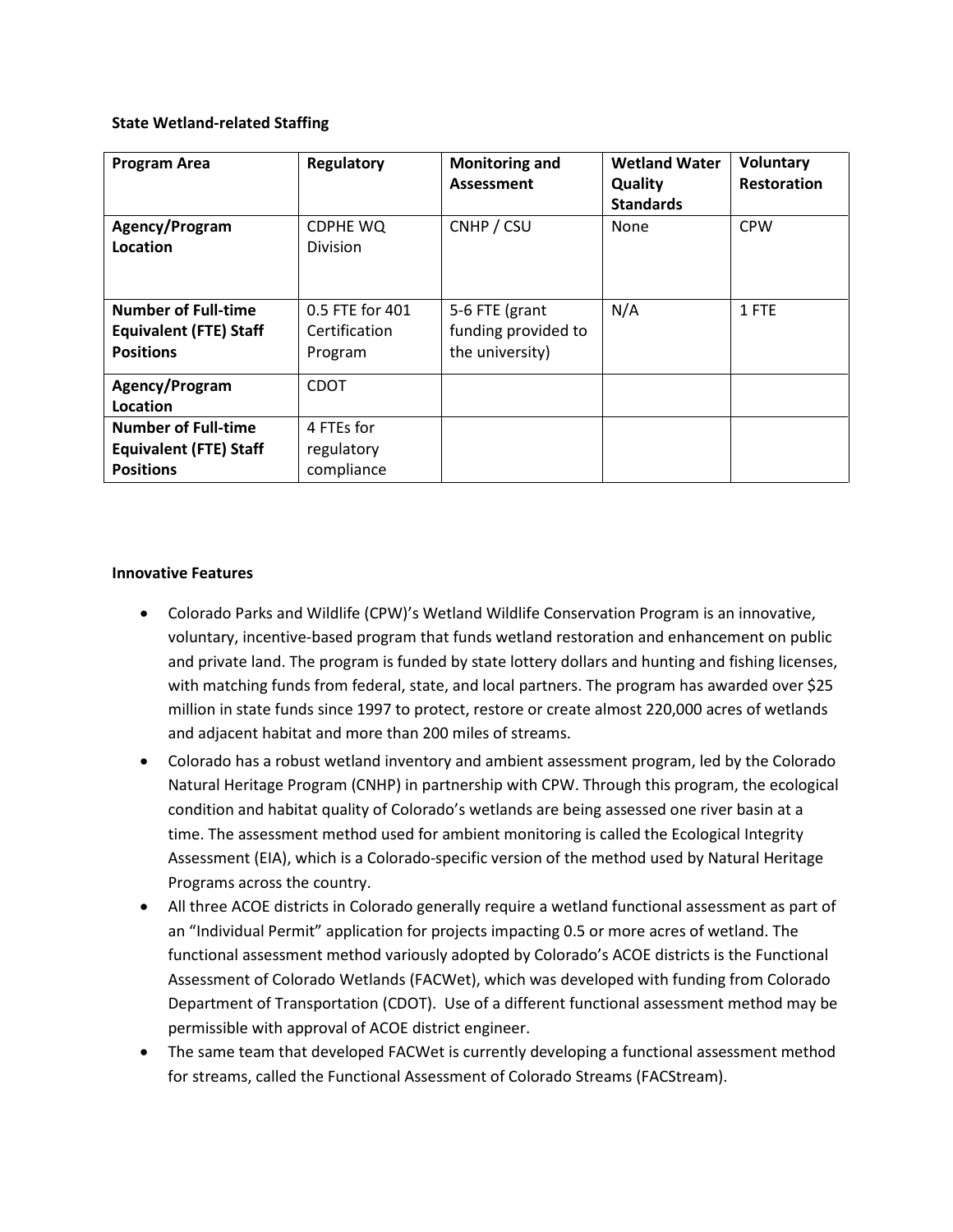- Colorado has developed a Watershed Approach to wetland mitigation crediting which is being used evaluated in an in-program trial. Stream mitigation crediting protocols, which include Watershed Approach mitigation factors, are nearing completion.
- A template for In-Lieu Fee programs in the state is being developed through an effort jointly funded by the Colorado Water Conservation Board and the State Land Board.
- The Colorado Water Conservation Board is authorized to acquire water rights to protect wildlife by maintaining minimum stream flows.
- State law requires adequate protection of streams from the impact of activities by "agencies of the State," i.e., state departments and counties. In response to this statute, CPW and CDOT created a memorandum of agreement (MOA) that specifies a variety of best management practices to be followed during CDOT stream-crossing activities. The MOA also specifies impact thresholds above which more formal consultations and protections are required.
- A number of communities, such as Boulder and Fort Collins, have adopted wetland protection programs as part of broader greenway or stream corridor efforts.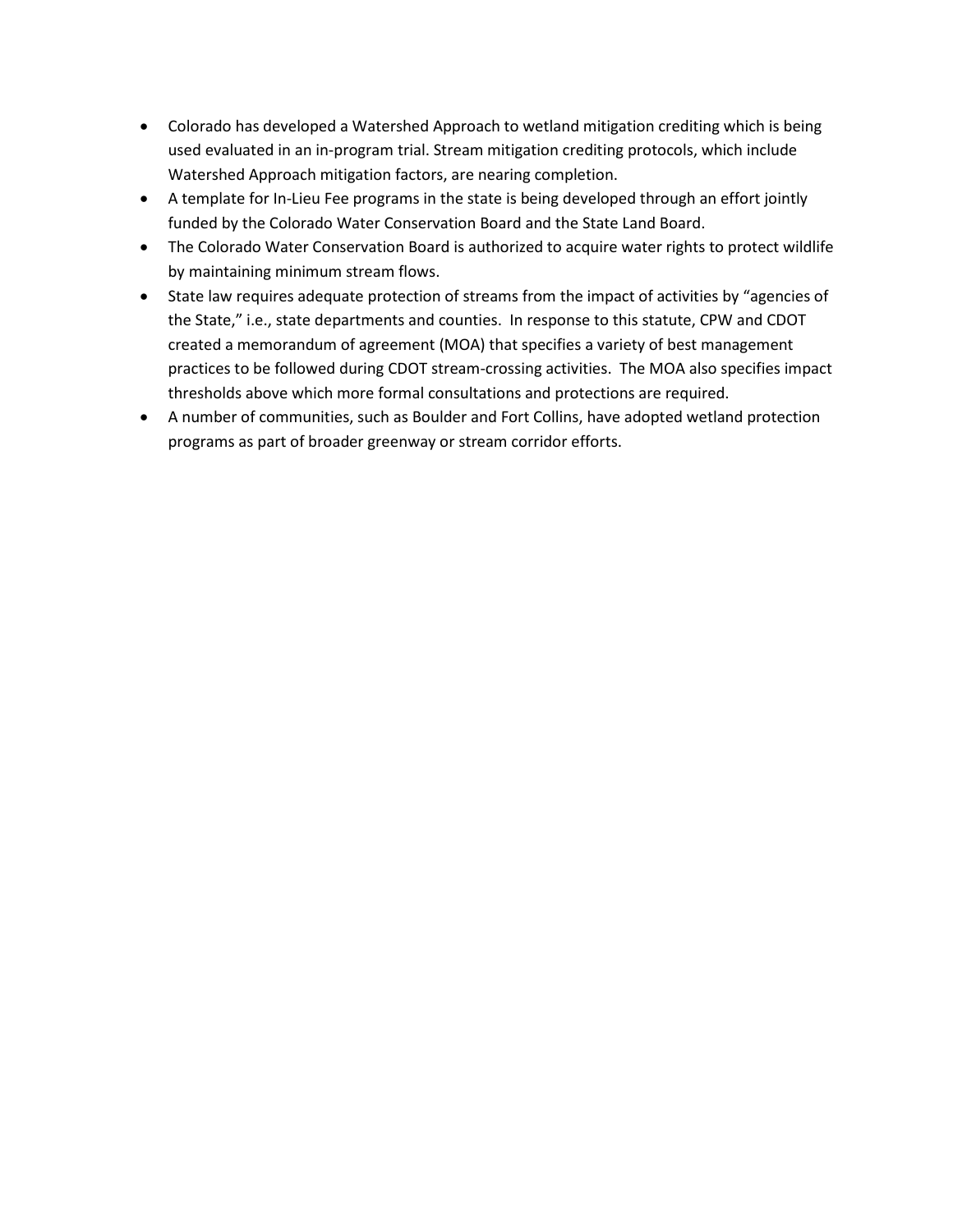## <span id="page-5-0"></span>**SECTION B. REGULATION**

## **How are Colorado's Wetlands Regulated?**

In Colorado, day-to-day administration of the Section 404 CWA regulatory program, including permitting of stream and wetland mitigation, falls to the U.S. Army Corps of Engineers (ACOE). To oversee permit actions in the state, the ACOE works in coordination with the EPA and the state water quality agency – the Colorado Department of Public Health and the Environment (CDPHE) – and other agencies as circumstances dictate. The state's program is limited.

The State does recognize wetlands under the definition of "State waters" and therefore wetlands are subject to regulations by the Water Quality Control Division within the CDPHE (5 CCR 1002-31). The WQCD provides input on Section 404 permits through the Section 401 Certification Program. A few county and municipal governments have ordinances that apply to wetlands, but there is no comprehensive wetlands regulation program within the state.

## **Wetland Delineation**

| <b>Delineation Method</b> | Yes | <b>Detail</b>          | Νo |
|---------------------------|-----|------------------------|----|
| Use State's Own           |     |                        |    |
| <b>Delineation Method</b> |     |                        |    |
| Use Corps '87 Manual in   |     | Wetland delineation is |    |
| conjunction with current  |     | conducted by           |    |
| regional supplements.     |     | consultants            |    |

## **Evaluation Methodology**

All three ACOE districts in Colorado generally require functional assessment during Section 404 CWA Individual Permit applications involving impacts greater than 0.5 ac. The assessment method used for permits is the Functional Assessment of Colorado Wetlands (FACWet:

[http://rydberg.biology.colostate.edu/FACWet\)](http://rydberg.biology.colostate.edu/FACWet), which was developed with funding from Colorado Department of Transportation (CDOT). The same team that developed FACWet is currently developing an assessment method for streams, called the Functional Assessment of Colorado Streams (FACStream). Colorado has developed a Watershed Approach to wetland mitigation that is being evaluated in an inprogram trial.

## **Exempted Activities**

None specific in state law. However, ACOE does take into consideration some additional regional conditions provided by the state. Exemptions are the same as the Federal exemptions.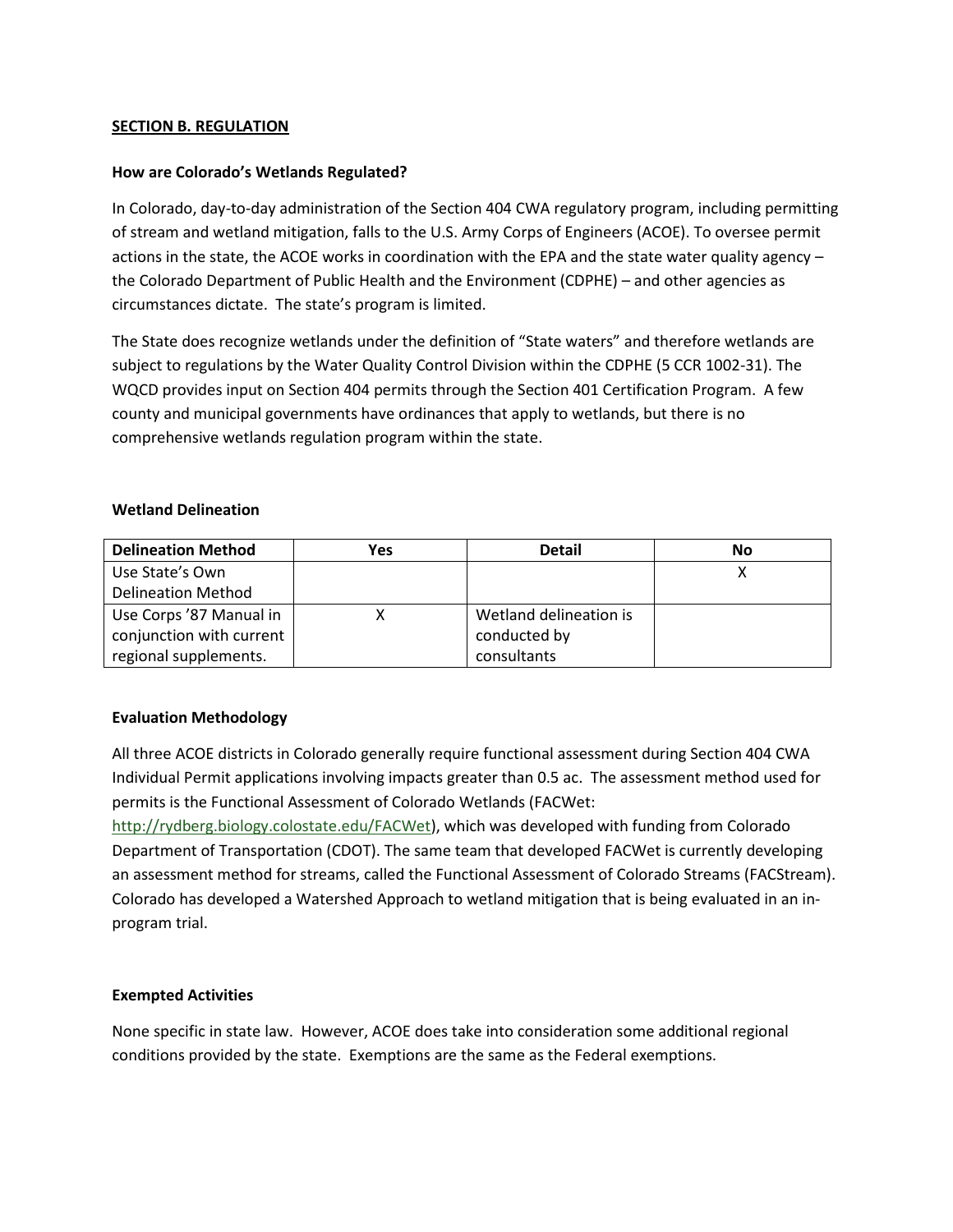## **Special Provisions for Agriculture and Forestry**

None specific in state law.

### **Penalties and Enforcement**

Generally, Colorado lets the federal agencies take the lead on enforcement cases.

### **Permit Tracking**

The ACOE is responsible for tracking Section 404 CWA permits. Mitigation banks and In-Lieu Fee programs are tracked on the ACOE Regulatory In-Lieu Fee and Banking Information Tracking System (RIBITS) web-accessible database.

## **State General Permit (PGP or SPGP) for 404**

| <b>Permit Coverage</b>             | Yes                    | No |
|------------------------------------|------------------------|----|
| <b>Regional General Permit</b>     | X (RGP 12 for instream |    |
|                                    | habitat improvement in |    |
|                                    | Colorado)              |    |
| <b>Statewide General</b><br>Permit |                        |    |

## **Assumption of Section 404 Powers**

| Colorado                      | Yes | <b>No</b> | <b>Detail</b>                                                                                        |
|-------------------------------|-----|-----------|------------------------------------------------------------------------------------------------------|
| <b>Assumed</b>                |     | х         |                                                                                                      |
| <b>Applied for Assumption</b> |     |           |                                                                                                      |
| <b>Explored Assumption</b>    |     |           | Assumption was<br>investigated in 2003,<br>but the decision was<br>made not to pursue<br>assumption. |

### **Joint Permitting**

N/A

## **Special Area Management Plans and Advanced Identification Plans**

There are some Special Area Management Plans in the state. Contact the state for more information about contacts and locations.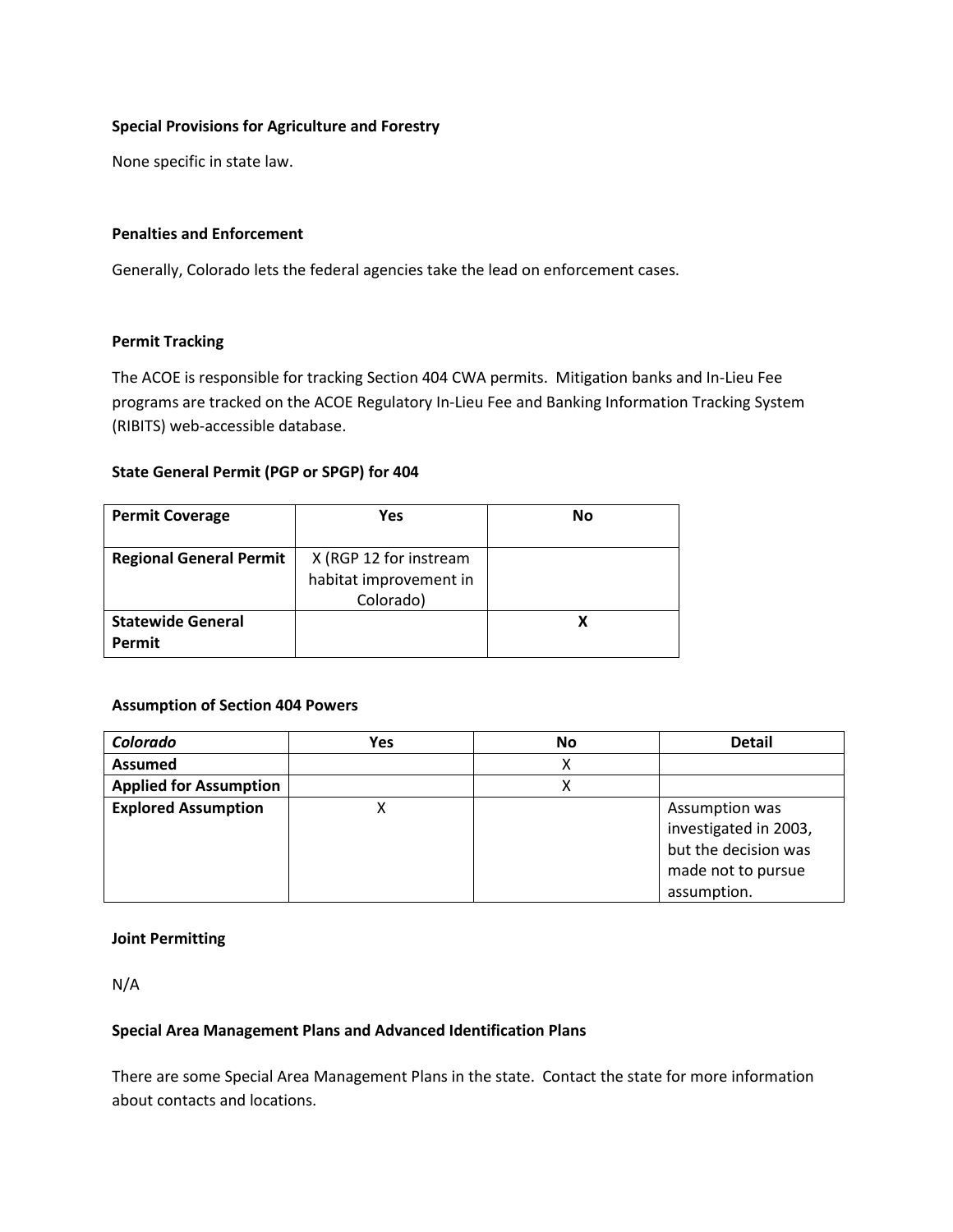### **Buffer Protections**

| Colorado                  | Yes | Νo |
|---------------------------|-----|----|
| <b>Buffer Protections</b> |     |    |

*Detail:* The State has no blanket buffer protections for wetlands; however several county or local government areas have buffer requirements.

## **Mitigation Policy**

Mitigation plans developed as part of a Section 404 CWA permit application are reviewed by ACOE, who may require modification. The public comment period is typically how the State provides formal input on mitigation plans. When projects involve impacts to certain habitats, particularly streams, CPW may require mitigation under the State's Fish and Wildlife Impact Mitigation Policy (§ 37-60-122.2 Colorado Revised Statute).

The three ACOE districts in the state do not have uniform Standard Operating Procedures (SOPs) for mitigation. Because the Albuquerque District is the state's lead district, and it is part of the ACOE South Pacific Division, that Division's policies and SOPs are commonly deferred to in mitigation planning. Wetland mitigation crediting protocols based on South Pacific Division SOPs are being evaluated in an inprogram trial. Draft stream mitigation crediting protocols are nearing completion. Wetland and stream impact debiting protocols will be developed in 2016. Mitigation protocols will determine ratios based on functional lift or "fall" (i.e., impact) and mitigation ratios will be determined on a case-by-case basis. In practice, the complexity and expense of water rights in Colorado makes achievement of mitigation at ratios greater that one-to-one difficult.

## **Mitigation Tracking/Database**

Basic data is collected for Section 401 certification by CDPHE and by CDOT related to wetland impacts and accompanying mitigation. The ACOE is responsible for tracking Section 404 CWA permits and mitigation. Mitigation banks and In-Lieu Fee programs are tracked on the ACOE Regulatory In-Lieu Fee and Banking Information Tracking System (RIBITS) web-accessible database.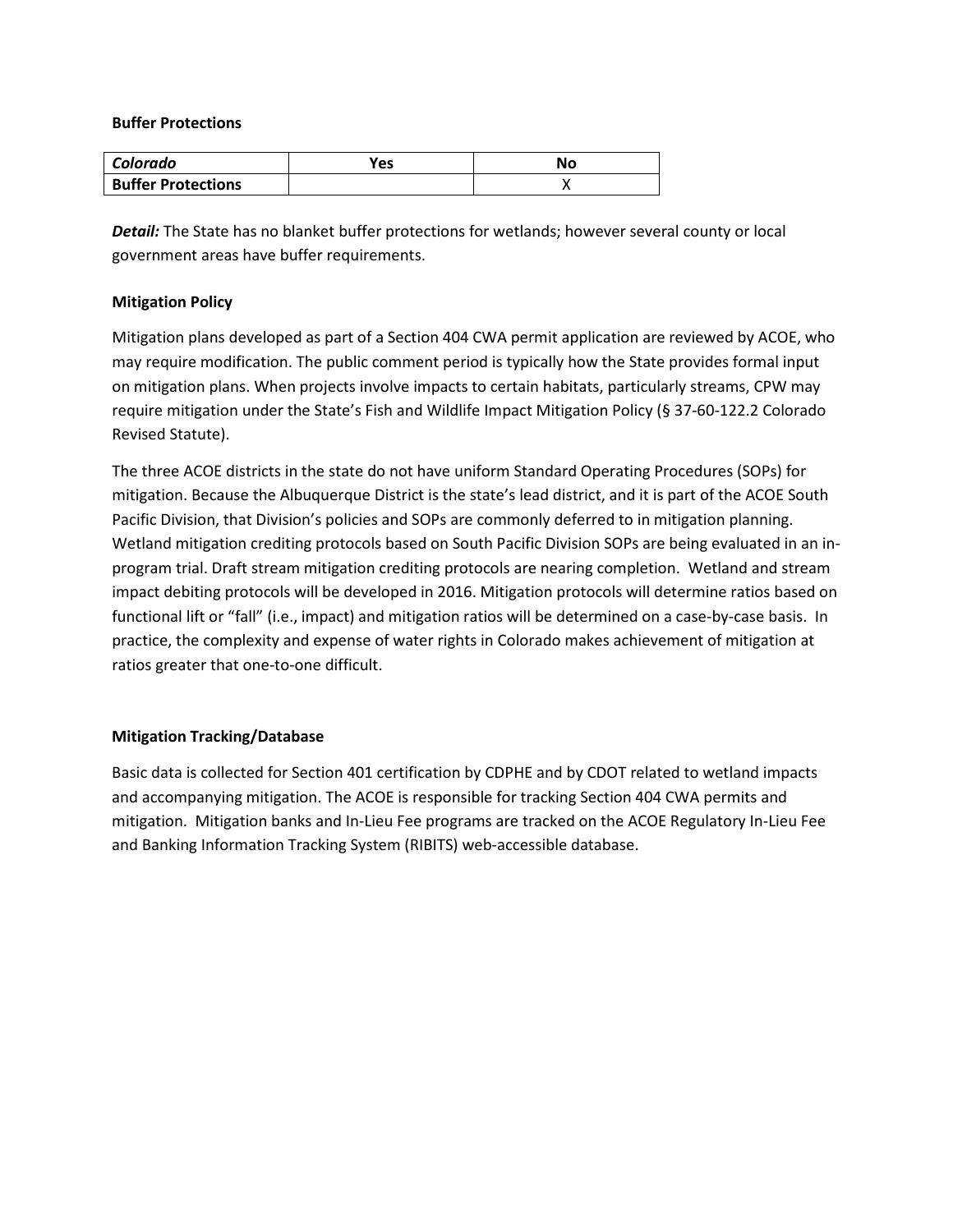## <span id="page-8-0"></span>**SECTION C: MONITORING AND ASSESSMENT**

## **Agency Responsible for Wetland Monitoring and Assessment**

Inventory, monitoring and assessment of Colorado's wetlands has largely been led by the Colorado Natural Heritage Program (CNHP), a research unit of Colorado State University (CSU). Through partnerships with other agencies and organization, data generated through monitoring and assessment informs voluntary restoration priorities and, to a lesser degree, mitigation planning. EPA and CPW are the primary funding partners for the state's wetland monitoring and assessment work.

## **Mapping /Inventory**

CNHP and CPW have partnered with the U.S. Fish and Wildlife Service (USFWS)'s National Wetland Inventory (NWI) Program to digitize all available NWI maps for the state. Though the entire state of Colorado was mapped by the NWI program in the 1970s and 1980s, most of the mapping was only available on paper maps. Between 2008 and 2014, CNHP and CPW digitized all existing mapper maps and digital NWI mapping is now available for the entire state. In addition to digitizing existing NWI maps, CNHP is also creating updated NWI maps for several priority areas of the state.

For more than 20 years, CNHP has also conducted a series of county-based inventory projects to identify high quality wetlands worthy of conservation. This information is available in project reports on the CNHP website and in spatial data depicting prioritized Potential Conservation Areas (PCAs).

## **Public Access to Wetland Maps**

Digital wetland mapping is available to the public through two online mapping tools. USFWS supports the NWI Wetlands Mapper [\(www.fws.gov/wetlands/Data/Mapper.html\)](http://www.fws.gov/wetlands/Data/Mapper.html), where users can view and download all official NWI data. In addition, CNHP and CPW have developed the Colorado Wetlands Inventory [\(www.cnhp.colostate.edu/cwic/location.asp\)](http://www.cnhp.colostate.edu/cwic/location.asp), an online mapping tool that displays Colorado NWI data plus data from several non-NWI wetland mapping projects, such as playa wetlands mapped on the eastern plains or fen wetlands mapped in the mountains.

## **Wetland Classification and Assessment**

CNHP has led work on wetland classification and assessment in Colorado for more than 20 years. Much of CNHP's work in classification and assessment has been funded by EPA Region 8 Wetland Program Development Grants, with matching funds from state and local partners, particularly CPW.

In Colorado, wetlands are classified at two levels of specificity: 1) Ecological Systems are broad classes of wetlands based on biologic and physical characteristics and 2) plant associations are finer classes based on individual species combinations. There are 15 wetland and riparian Ecological Systems and over 200 wetland and riparian plant associations. More information on wetland classification in Colorado can be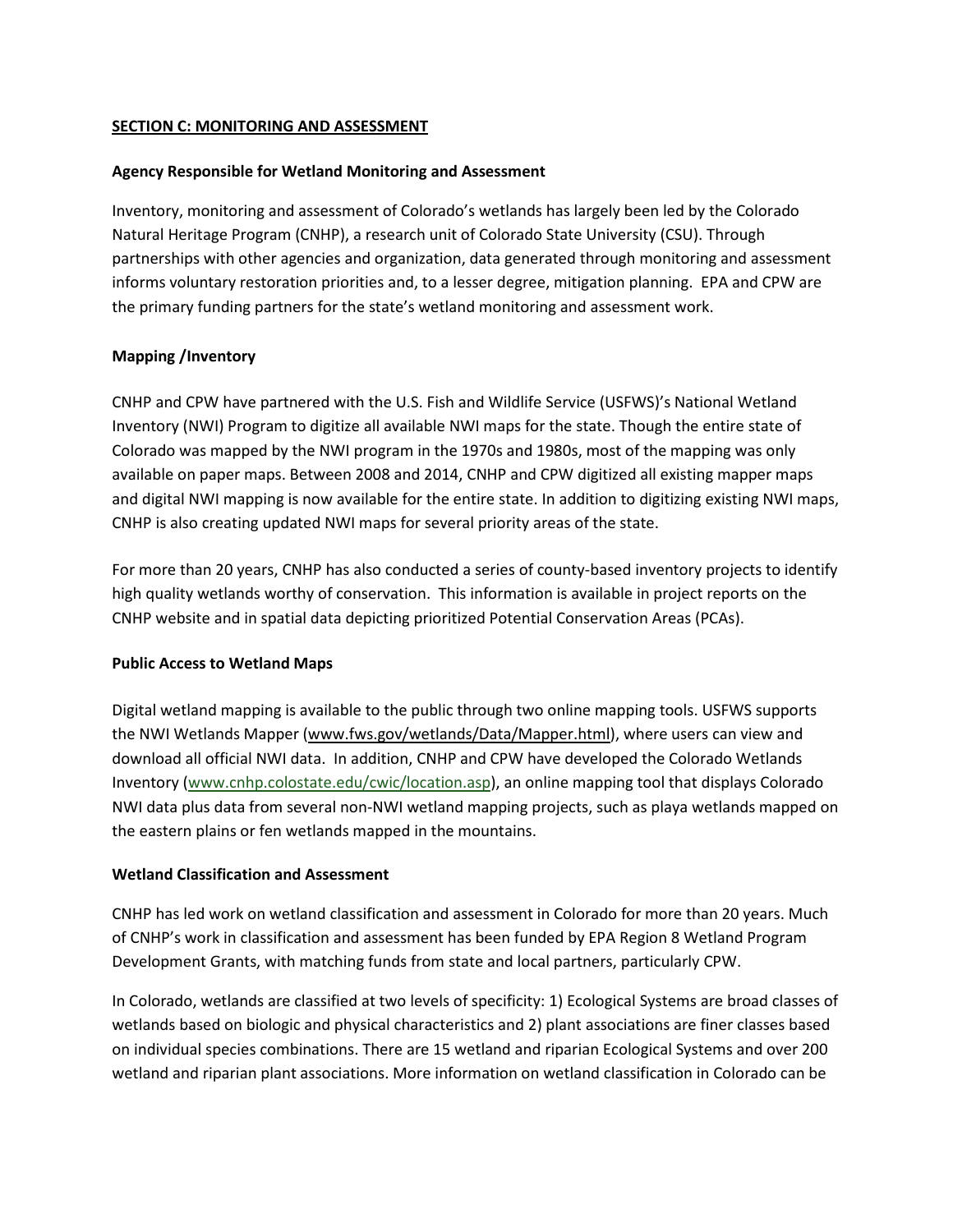found on the classification section of CNHP's Colorado Wetland Information Center webpage [\(www.cnhp.colostate.edu/cwic/ident.asp\)](http://www.cnhp.colostate.edu/cwic/ident.asp).

CNHP has developed multiple tools and resources for wetland classification and identification, including:

- *Field Guide to Colorado Wetland Plants [\(www.cnhp.colostate.edu/cwic/ident/fieldGuide.aspx\)](http://www.cnhp.colostate.edu/cwic/ident/fieldGuide.aspx)*
- *Field Guide to Common Wetland Plants of Colorado's Eastern Plains [\(www.cnhp.colostate.edu/cwic/ident/fieldGuideEP.aspx\)](http://www.cnhp.colostate.edu/cwic/ident/fieldGuideEP.aspx)*
- *Field Guide to the Wetland and Riparian Plant Associations of Colorado [\(www.cnhp.colostate.edu/download/documents/2003/wetland\\_field\\_guide\\_2003.pdf\)](http://www.cnhp.colostate.edu/download/documents/2003/wetland_field_guide_2003.pdf)*
- A digital App for wetland plants and wetland mapping is currently being developed

In 2008, CNHP and CPW initiated a statewide effort to systematically assess the ecological condition and habitat quality of Colorado's wetlands. Through an ongoing series of EPA grants, CNHP and CPW are assessing Colorado's wetlands one river basin at a time using a probabilistic, ambient monitoring approach. As of 2015, three out of ten major river basins have been assessed and a fourth is underway.

The primary assessment method used for ambient monitoring is the Ecological Integrity Assessment (EIA) framework, which is used by Natural Heritage Program across the country. The assessments rely on Floristic Quality Assessment (FQA) indices, based on coefficient of conservatism values (C-values) that were developed by a panel of Colorado botanical experts. CNHP and CPW are also developing species specific Habitat Quality Indices (HQI), which evaluate how well a given wetland can support priority wetland-dependent wildlife species. More information on wetland assessment in Colorado can be found on the assessment section of CNHP's Colorado Wetland Information Center webpage [\(www.cnhp.colostate.edu/cwic/assessment.asp\)](http://www.cnhp.colostate.edu/cwic/assessment.asp).

In addition to the EIA method, the Functional Assessment of Colorado Wetlands (FACWet: http://rydberg.biology.colostate.edu/FACWet) is generally used when functional assessment is required by ACOE under Section 404 of the CWA.

# **Statewide Monitoring Plan**

Colorado does not have an official state-sponsored inter-agency monitoring plan at this time, other than the goals outlined in the CNHP Wetland Program Plan [\(http://water.epa.gov/type/wetlands/upload/cnhp-wpp2011-2015.pdf\)](http://water.epa.gov/type/wetlands/upload/cnhp-wpp2011-2015.pdf) and CPW Wetland Wildlife Conservation Program Strategic Plan [\(http://cpw.state.co.us/Documents/LandWater/WetlandsProgram/CDOWWetlandsProgramStrategicPla](http://cpw.state.co.us/Documents/LandWater/WetlandsProgram/CDOWWetlandsProgramStrategicPlan110804.pdf) [n110804.pdf\)](http://cpw.state.co.us/Documents/LandWater/WetlandsProgram/CDOWWetlandsProgramStrategicPlan110804.pdf).

# **Overall Wetland Gain and Loss Tracking System**

Because wetland-related activities are spread across several state and local government agencies, a comprehensive wetland-gain-and-loss tracking system does not exist.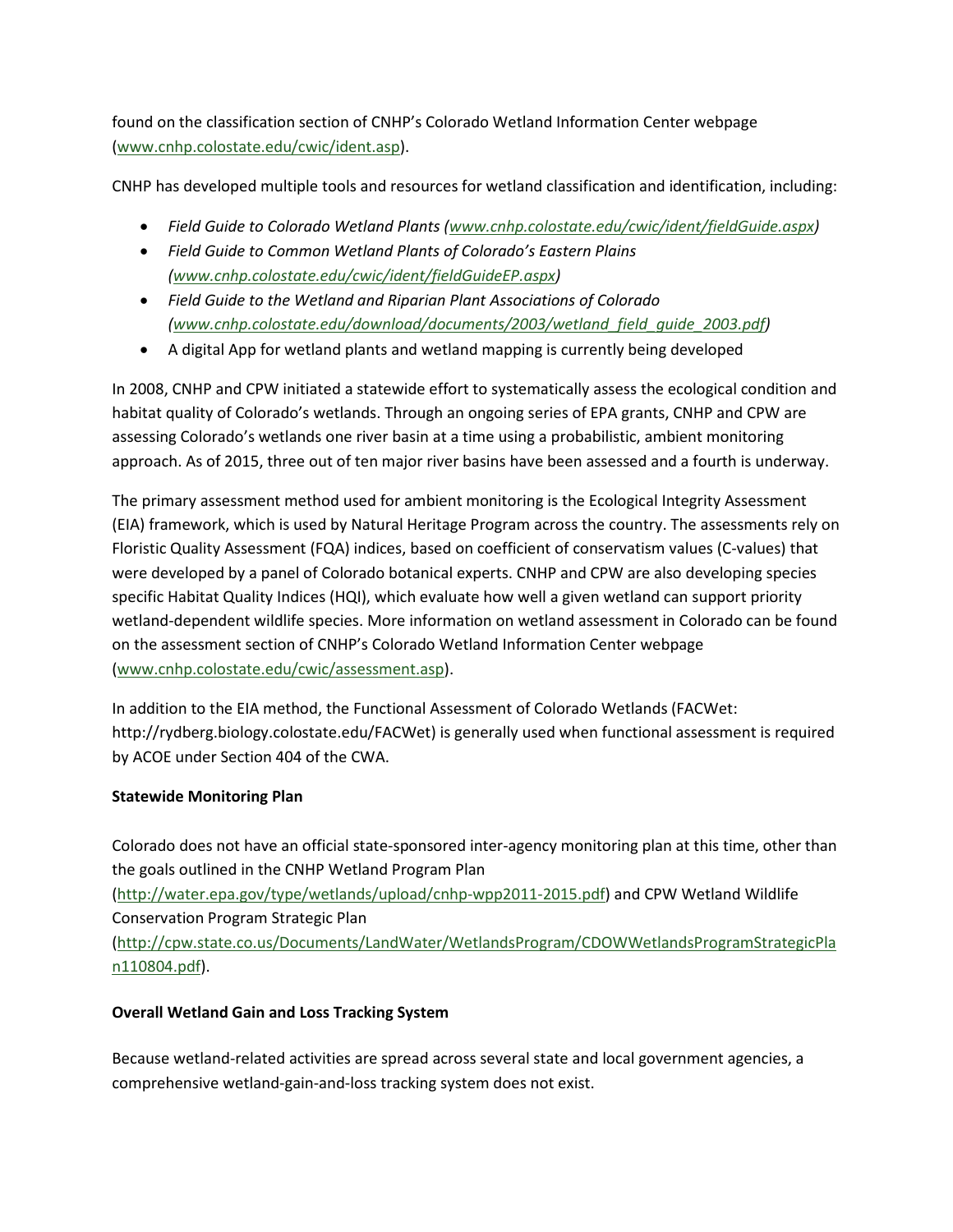## **Monitoring and Assessment Types**

| Level    | None | Level 1 | Level 2 | Level 3 |
|----------|------|---------|---------|---------|
| Colorado |      |         | ,,      |         |

| Type     | None | <b>IBI</b> | Conditional | Functional<br>(Condition) |
|----------|------|------------|-------------|---------------------------|
| Colorado |      |            | . .         |                           |

| Frequency | None | Project-Specific | Ongoing            |
|-----------|------|------------------|--------------------|
| Colorado  |      |                  | (Series of grants) |

**Detail:** Colorado has an ongoing basinwide monitoring effort, as mentioned above.

### **Participation in the National Wetland Condition Assessment (NWCA)**

| <b>NWCA Study Type</b>             | Yes | No |
|------------------------------------|-----|----|
| <b>National Study</b>              |     |    |
| <b>State Intensification Study</b> |     |    |

### **Wetlands and Climate Change Adaptation**

While Colorado has climate issues on the radar, including consideration of wetlands, there are no active projects that have worked on these issues in tangible ways. Colorado first developed a Colorado Climate Action Plan in 2007 and issued a revised Colorado Climate Plan in 2015. Although most of the plan is organized around the reduction of greenhouse gas emissions (mitigation), there is explicit mention of wetlands, water resources, and the adaptation of these to the impacts of climate change. These impacts are not measured, but have been discussed. The ski industry and water access are the primary focus of climate change efforts in Colorado. The 2015 Colorado Climate Plan is available at: [http://cwcb.state.co.us/environment/climate-change/Pages/main.aspx.](http://cwcb.state.co.us/environment/climate-change/Pages/main.aspx)

The Colorado Climate Plan calls for scientific inquiry into the specifics of Colorado's climate future. Consistent with this, Colorado Parks and Wildlife is working to refine its understanding of the possible impacts from climate change on crucial habitats and movement corridors. The State's 2015 Wildlife Action Plan includes an analysis of climate change impacts to habitat, including wetlands.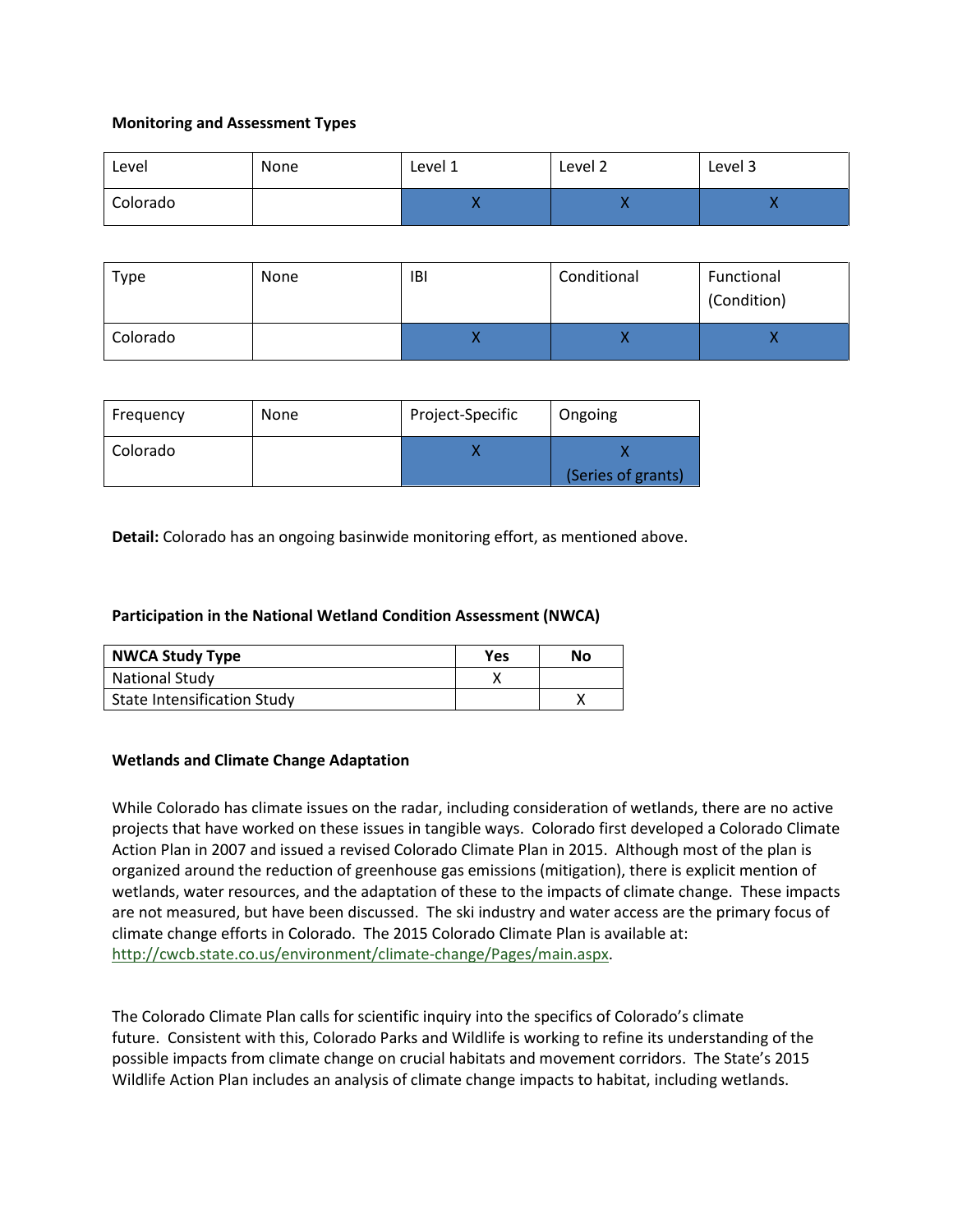## <span id="page-11-0"></span>**SECTION D: WATER QUALITY STANDARDS**

### **Wetlands Water Quality Standards**

The Water Quality Control Division implements water quality standards for wetlands and other waters. It also operates a Section 401 program. In Colorado, stream segments are classified according to use and those classifications identify the uses that are to be protected on a given stream segment. Numerical standards for specific pollutants are then adopted which are designed to protect the designated uses. Water quality standards for wetlands were developed for Colorado by the Water Quality Control Commission in 1993. Not much work has been done on this front since then.

| <b>Type</b>       | <b>None</b>               | <b>Use Existing</b> | <b>In Process</b> | Adopted      | <b>Future</b>    |
|-------------------|---------------------------|---------------------|-------------------|--------------|------------------|
|                   |                           | <b>WQ Standards</b> |                   |              | <b>Direction</b> |
| Wetland-          |                           |                     |                   |              |                  |
| specific          |                           | $\pmb{\mathsf{X}}$  |                   |              |                  |
| <b>Designated</b> |                           |                     |                   |              |                  |
| <b>Uses</b>       |                           |                     |                   |              |                  |
| <b>Narrative</b>  |                           |                     |                   |              |                  |
| criteria in the   |                           |                     |                   |              |                  |
| standards to      |                           |                     |                   | X            |                  |
| protect           |                           |                     |                   | (Specific to |                  |
| designated        |                           |                     |                   | wetlands)    |                  |
| wetland uses      |                           |                     |                   |              |                  |
| <b>Numeric</b>    |                           |                     |                   |              |                  |
| criteria in the   |                           |                     |                   |              |                  |
| standards         |                           |                     |                   |              |                  |
| based on          | $\boldsymbol{\mathsf{x}}$ |                     |                   |              |                  |
| wetland type      |                           |                     |                   |              |                  |
| and location to   |                           |                     |                   |              |                  |
| protect the       |                           |                     |                   |              |                  |
| designated uses   |                           |                     |                   |              |                  |
| Anti-             |                           |                     |                   |              |                  |
| degradation       |                           | $\pmb{\mathsf{X}}$  |                   |              |                  |
| policy includes   |                           |                     |                   |              |                  |
| wetlands          |                           |                     |                   |              |                  |

### **Designated Uses for Wetlands**

Designated uses are the same as those applied to all waters in the state. No specification of designated uses specifically for wetlands has occurred.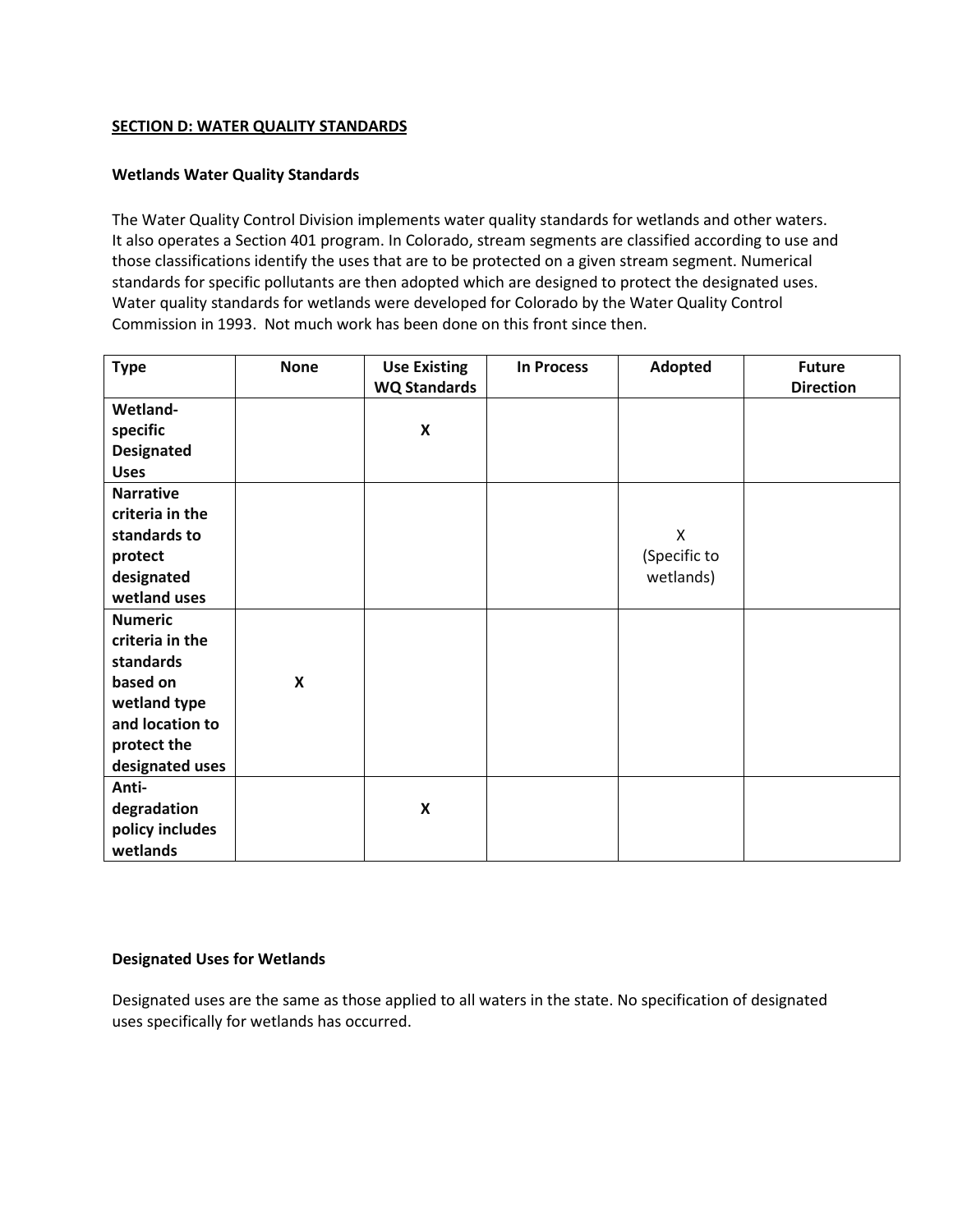### **Narrative/Numeric Criteria for Wetlands**

Colorado Regulations, provide, in part: Standards for Surface Waters in Wetlands:

"(A) Tributary wetlands to which the interim classifications referenced in section  $31.13(1)(e)(iv)$  apply, shall be subject to the following interim standard: (1) Until such time as the Commission adopts sitespecific standards for the tributary wetland, water quality in the wetland shall be maintained for each parameter at whichever of the following levels is less restrictive: (a) ambient quality, or (b) that quality which meets the numeric standards (except for numeric standards for pH, dissolved oxygen, and any standard established for the protection of a domestic water supply use) of the tributaries of the surface water segment to which the wetland is most directly hydrologically connected. Where the applicable numeric standard is based on section 31.16, table III, of this regulation, the numeric standard applicable to the wetland may be implemented taking into account the water effect ratio of the pollutant. (2) Ambient quality shall be determined in accordance with section 31.7(1)(b)(ii) and shall take into account the location, sampling date, and quality of all available data.

Colorado water quality numeric standards apply to wetlands with exceptions for some parameters and has narrative standards at 31.11(1)(b) protecting water quality specific to wetlands.

### **Anti-degradation Policy**

Colorado applies the state's existing anti-degradation policy to wetlands, making the treatment of wetlands the same as all other waters in the state.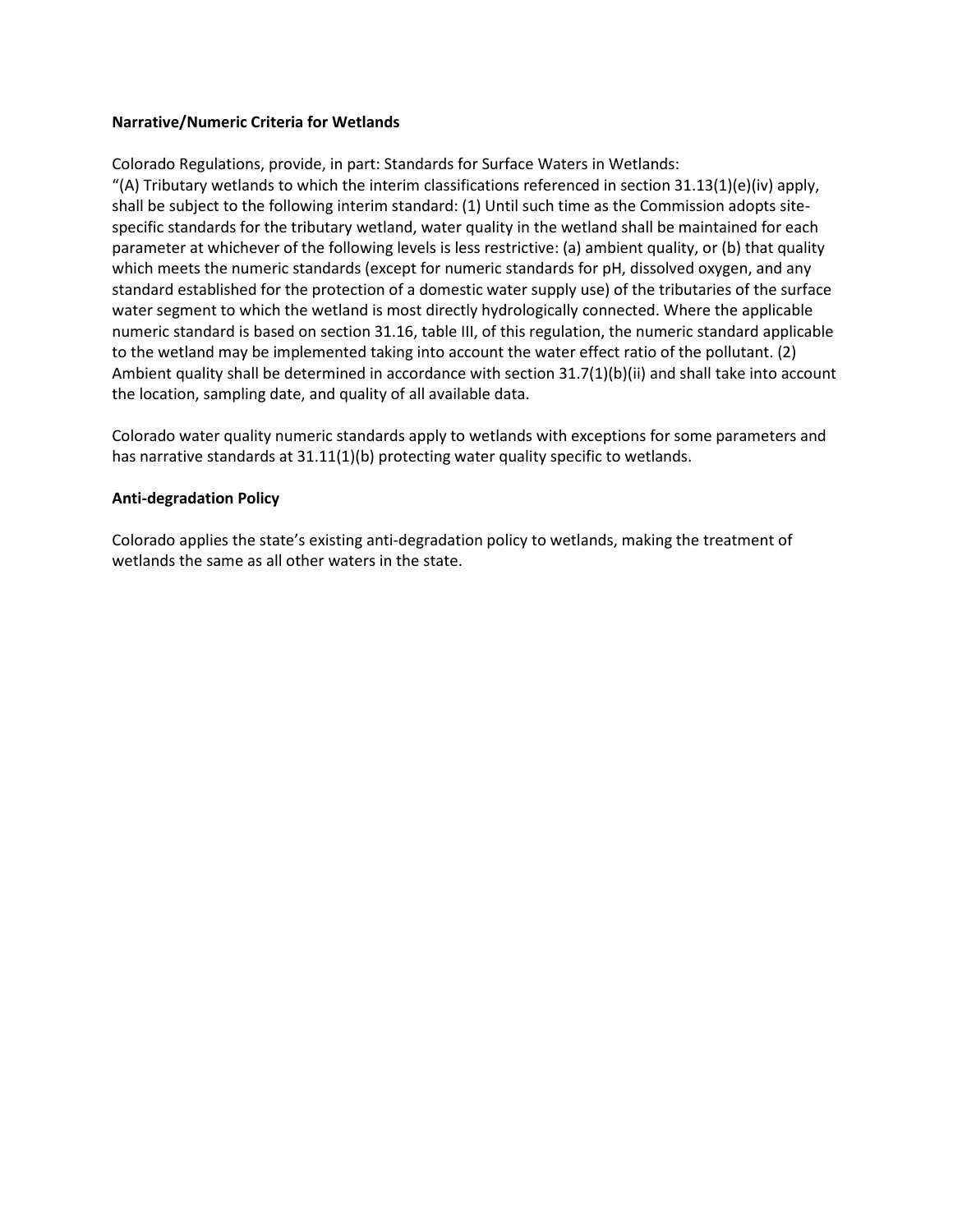## <span id="page-13-0"></span>**SECTION E: VOLUNTARY WETLAND RESTORATION**

### **Program Description**

Colorado Parks and Wildlife (CPW) has a formal, voluntary, incentive-based program whose mission is to protect wetlands and wetland-dependent wildlife on public and private land. The program is called the Wetland Wildlife Conservation Program and is funded by lottery money, license fees and duck stamps. [\(http://cpw.state.co.us/aboutus/Pages/Wetlands.aspx\)](http://cpw.state.co.us/aboutus/Pages/Wetlands.aspx). Funds for this work have been upwards of \$1.5 million per year in the past and are currently funded at around \$700,000. This work focuses on wildlife habitat restoration and enhancement, but the Wetlands Program is also involved with wildlife and aquatic resource inventories, education and outreach, and project monitoring and evaluation. In addition to the CPW Wetlands Program, numerous federal agencies and non-profits work to encourage restoration and conservation of valuable wetland habitat.

The CPW Program does not define wetlands explicitly for its non-regulatory programs. Rather, projects are evaluated based on their contribution to protection and enhancements of habitats important to wetland-dependent wildlife. In addition to classic wetlands, projects eligible for assistance in the CPW Program include riparian areas, ephemeral wetland habitats (e.g. playas), and adjacent non-wetland buffer zones.

One of the major implementing structures of CPW's Wetlands Program is the nine wetlands focus area committees (FACs). These committees are located in each of the state' major drainages and provide recommendations on restoration projects.

| Types of Wetland Restoration Work Funded by the State | <b>Included in Program</b> |
|-------------------------------------------------------|----------------------------|
| Wetland restoration                                   |                            |
| <b>Private Land Restoration</b>                       |                            |
| <b>Public Land restoration</b>                        |                            |
| <b>Technical Assistance</b>                           |                            |
| Tax Incentives                                        |                            |
| Other                                                 |                            |

| <b>Effort</b>                    | Nothing in the<br><b>Works</b> | <b>Planning</b> | <b>In Progress</b> | Complete |
|----------------------------------|--------------------------------|-----------------|--------------------|----------|
| Program has a set of restoration |                                |                 |                    | χ        |
| goals                            |                                |                 |                    |          |
| Coordinate with relevant         |                                |                 |                    |          |
| agencies that outline            |                                |                 |                    |          |
| restoration/protection goals     |                                |                 |                    |          |
| and strategies and timeframes    |                                |                 |                    |          |
| Develop multi-agency body to     |                                | Χ               |                    |          |
| coordinate restoration/          |                                |                 |                    |          |
| protection efforts               |                                |                 |                    |          |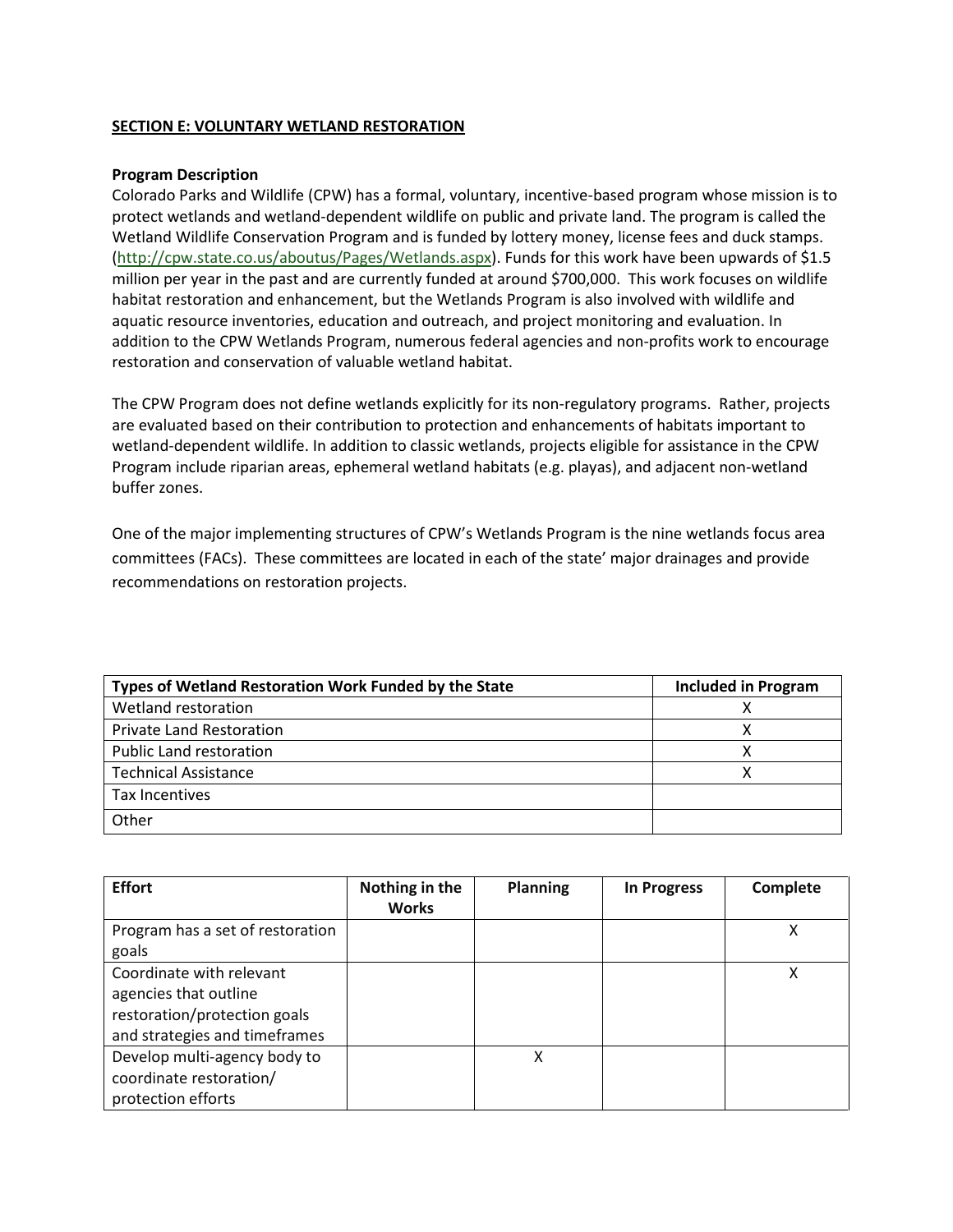| Set restoration goals based on  |  |  |
|---------------------------------|--|--|
| agency objectives and available |  |  |
| information                     |  |  |

## **Goals for Voluntary Restoration Projects:**

The primary goal for Colorado's voluntary restoration program is to protect wetlands and wetlanddependent wildlife on public and private land.

| Goal                      | Yes | <b>No</b> |
|---------------------------|-----|-----------|
| <b>NPS</b>                |     |           |
| <b>TMDLs</b>              |     |           |
| Habitat                   |     |           |
| <b>Coastal Protection</b> |     |           |
| Floodwater Storage        |     |           |
| Groundwater               |     |           |

## **Incentives and Opportunities Detail:**

- **Tax Incentives:** A credit is allowed against incomes taxes owed for those who donate all or part of the value of a perpetual conservation easement in gross to a governmental entity or a charitable organization. The donation must meet the criteria of a "qualified conservation contribution" pursuant to section 170 (h) of the Internal Revenue Code (see 38-30.5-101, et seq., C.R.S.).
- **Funding:** CPW offers funding, currently through competitive grants, for wetland restoration, enhancement, and creation projects throughout Colorado.
- **Technical Assistance:** A wide variety of technical assistance is available through the CPW wetlands program, including pre-project site evaluation and natural resource inventories, legal and real estate-related activities, hydraulics and hydrology, and habitat management and restoration planning.
- **Other Non-regulatory Incentives for Private Landowners:** CPW wetlands program funds are used to fund lease payments to farmers and ranchers involved in the programs of USFWS Partners for Fish and Wildlife, NRCS, etc.

## **Colorado Landowner Guides/Handbooks to Assist with Voluntary Restoration Efforts** Under development

## **Eligibility Criteria**

The state does not use a specific evaluation methodology. Projects are evaluated based on their contribution to protection and enhancement of habitats important to wetland-dependent wildlife. The CPW program hopes to use the Habitat Quality Indices currently being developed with CNHP for future project evaluation and post-restoration monitoring.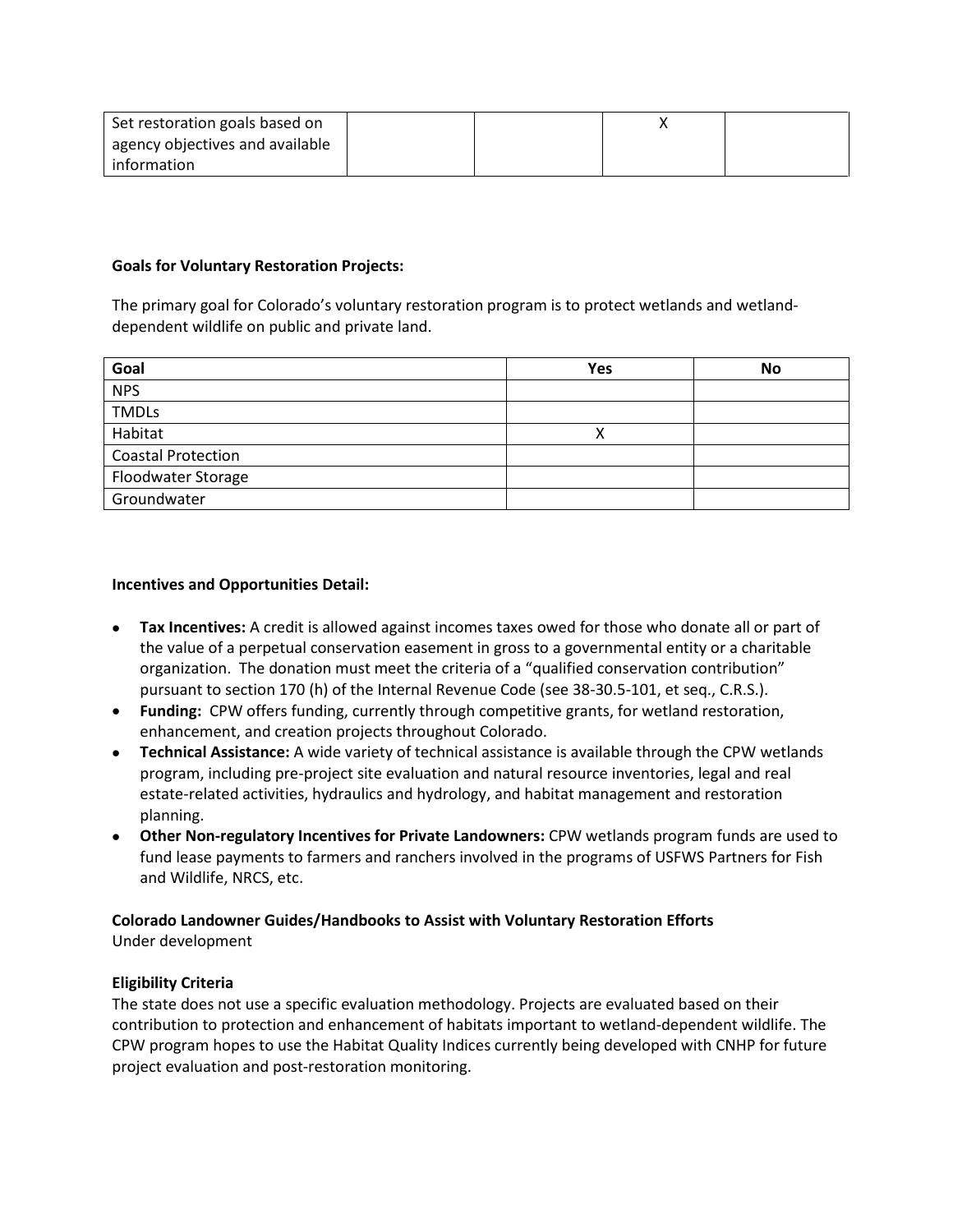## **Restoration Database**

Very basic data is collected by at CPW regarding wetland acreage gains (protection, enhancement, creation) and miles of riparian systems restored.

## **Staffing (Wetland Restoration Program Staff)**

One full-time Wetlands Program Coordinator.

Brian Sullivan Wetlands Program Coordinator Colorado Parks and Wildlife 317 W. Prospect Rd. Fort Collins, CO 80526 970-472-4306 [brian.sullivan@state.co.us](mailto:brian.sullivan@state.co.us)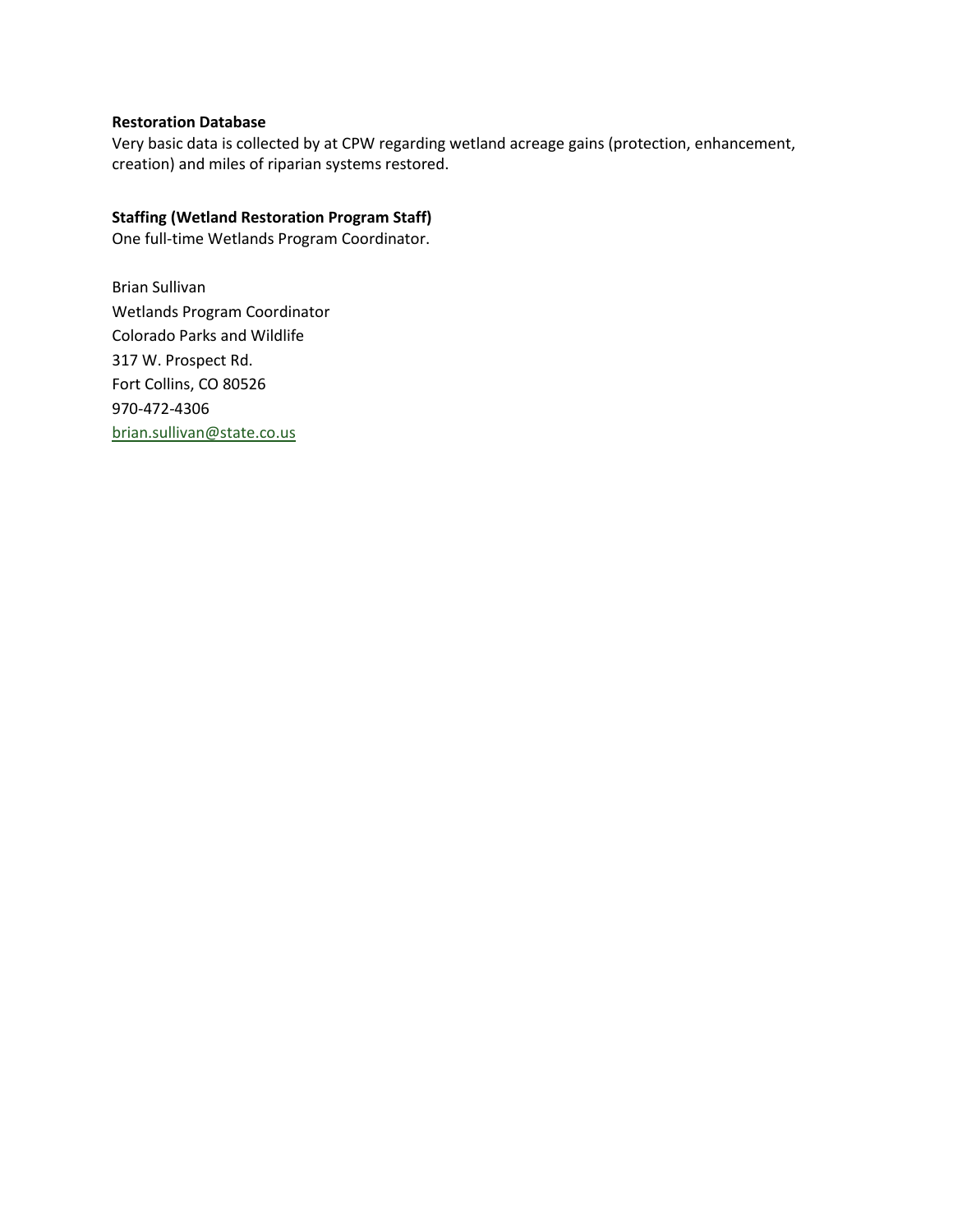## <span id="page-16-0"></span>**SECTION F. INNOVATIVE OR HIGHLY EFFECTIVE EDUCATION AND OUTREACH**

Recent outreach efforts have primarily been focused on the developed of multiple tools and resources for wetland classification and identification. CNHP has developed a series of publications, including:

- *Field Guide to Colorado Wetland Plants [\(www.cnhp.colostate.edu/cwic/ident/fieldGuide.aspx\)](http://www.cnhp.colostate.edu/cwic/ident/fieldGuide.aspx)*
- *Field Guide to Common Wetland Plants of Colorado's Eastern Plains [\(www.cnhp.colostate.edu/cwic/ident/fieldGuideEP.aspx\)](http://www.cnhp.colostate.edu/cwic/ident/fieldGuideEP.aspx)*
- *Field Guide to the Wetland and Riparian Plant Associations of Colorado [\(www.cnhp.colostate.edu/download/documents/2003/wetland\\_field\\_guide\\_2003.pdf\)](http://www.cnhp.colostate.edu/download/documents/2003/wetland_field_guide_2003.pdf)*
- A digital App for wetland plants and wetland mapping is currently being developed

In addition to the publications, CNHP offers classes on wetland plant identification and wetland assessment methods to the general public.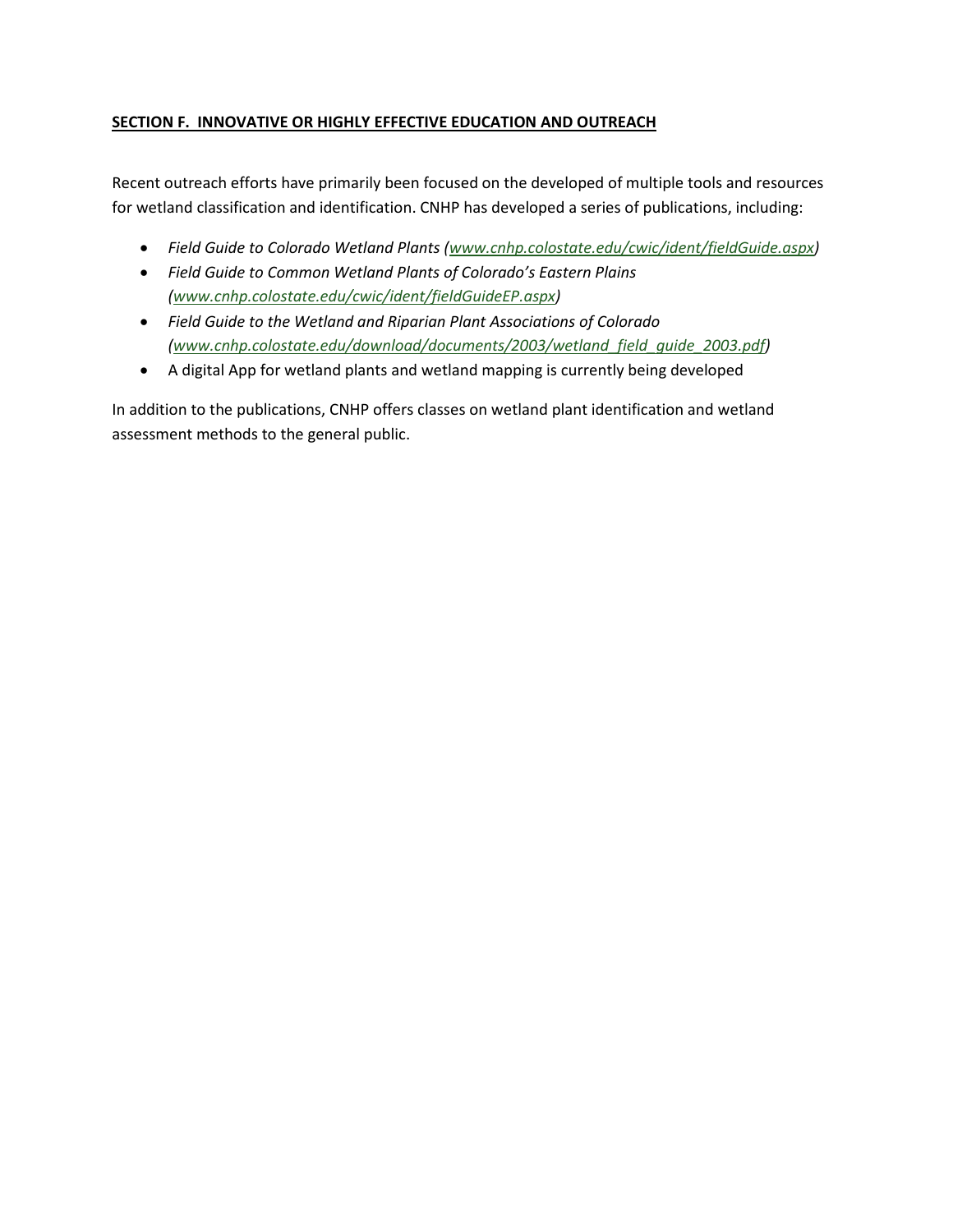#### **Program Area Program Area Program Area Program Area Program Area Program Area Program 2 Follow-up NPDES/Stormwater** | Minimal | The state has some connections with Urban Drainage Areas for basins within the Denver Metro Area. Additionally, there are connections with 401 certifications and stormwater managers, especially related to issues of flooding at the local level. WQCD Permits Section John Hranac/ Scott Garncarz for 401 certification issues **301** NO **303(d)** NO **TMDL** NO **Climate Change/ Climate Resiliency** NO | Only informally (See climate change section) **Water Supply Planning** YES Colorado Water Conservation Board (CWCB) is developing the Colorado Water Plan which includes consideration of wetland and stream habitats in water supply planning. The CWCB includes a number of consumptive and nonconsumptive use programs which work in coordination with water supply planning and source water protection. The CWCB also administers minimum stream flow requirements which can strongly influence water supply planning. Individual water providers, such as municipalities and water conservancy districts, work in conjunction with Federal and State agencies during water supply planning. Chris Sturm **Land Use Planning** | YES | CNHP has worked with land use planners at the county and city level for many years identifying wetlands conservation priorities. Joanna Lemly **Watershed Planning** YES Connection through development and implementation of the Colorado Watershed Brad Johnson for mitigation

## <span id="page-17-0"></span>**SECTION G. INTEGRATION WITH OTHER STATE PROGRAMS**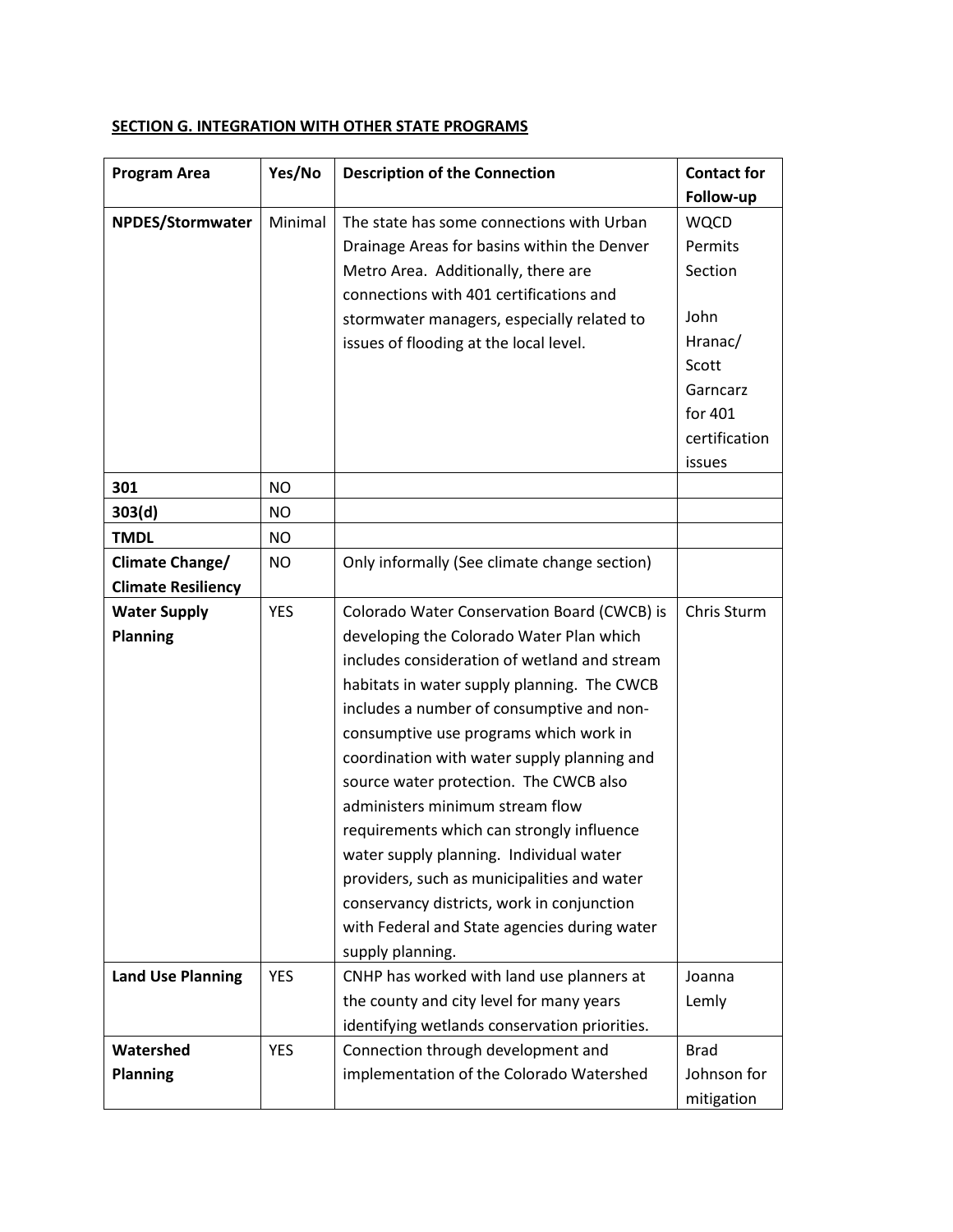|                     |            | Approach.                                     | planning /          |
|---------------------|------------|-----------------------------------------------|---------------------|
|                     |            |                                               | <b>Brian</b>        |
|                     |            | One of the major implementing structures of   | Sullivan for        |
|                     |            | CPW's wetlands program is the nine "wetlands" | restoration         |
|                     |            | focus area committees." These committees      | planning            |
|                     |            | are located in each of the state' major       |                     |
|                     |            | drainages.                                    |                     |
|                     |            |                                               |                     |
|                     |            | Long-term plans include linking these         |                     |
|                     |            | committees with CDPHE's activities related to |                     |
|                     |            | watershed water quality monitoring.           |                     |
| Flood/Hazard        | <b>NO</b>  |                                               |                     |
| <b>Mitigation</b>   |            |                                               |                     |
| <b>Coastal Work</b> | N/A        |                                               |                     |
| Transportation      | <b>YES</b> | Efforts have recently begun to coordinate the | <b>Becky Pierce</b> |
| (DOT)               |            | wetland impact and mitigation activities of   |                     |
|                     |            | CDOT with CPW's wetlands program.             |                     |
|                     |            |                                               |                     |

# **State Wetland Program Continuum**

| <b>State of Colorado</b>     | <b>Core Element 1:</b><br><b>Regulation</b> | <b>Core Element 2:</b><br><b>Monitoring and</b> | <b>Core Element 3:</b><br><b>Wetland Water</b> | <b>Core Element 4:</b><br>Voluntary |
|------------------------------|---------------------------------------------|-------------------------------------------------|------------------------------------------------|-------------------------------------|
|                              | (401)                                       | <b>Assessment</b>                               | Quality                                        | <b>Restoration</b>                  |
|                              | <b>Certification</b>                        |                                                 | <b>Standards</b>                               |                                     |
|                              | Program)                                    |                                                 |                                                |                                     |
| <b>Mature Program</b>        | X (CDPHE)                                   | X (CNHP)                                        |                                                | X (CPW)                             |
| <b>Working on</b>            |                                             |                                                 |                                                |                                     |
| Implementation               |                                             |                                                 |                                                |                                     |
| <b>Working on Developing</b> |                                             |                                                 |                                                |                                     |
| <b>Early Stages</b>          |                                             |                                                 | X (CDPHE)                                      |                                     |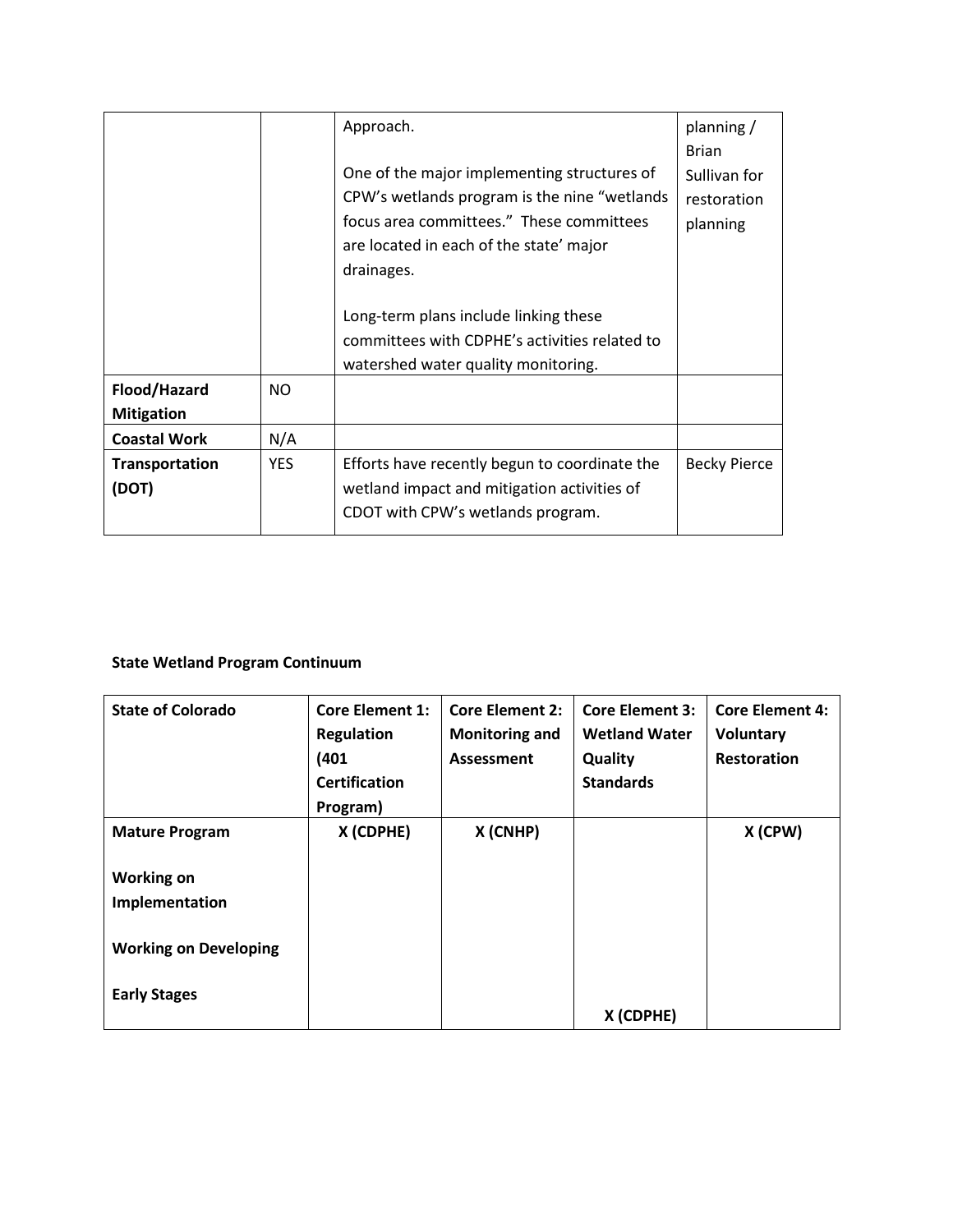### **Special Considerations**

- The prior appropriations doctrine in Western water law can constrain wetland mitigation and creation efforts. Much like row crops, wetlands are considered a "consumptive use" of water in Colorado, thus the amount of water they use via evapotranspiration must be accounted for. Moving wetland mitigation sites away from the original impact site may also be problematic from the standpoint of impacting unrelated water rights.
- The transfer of water from natural drainages for agricultural, industrial, and municipal use have altered the natural flow regime of most streams and rivers in Colorado. Those changes also complicate restoration efforts along those watercourses. By virtue of their position in the landscape, riparian systems have experienced a disproportionate amount of impact from human development (e.g., road corridors, housing, etc.). Those same pressure shave increased the value of riparian land, making wetland protection and creation in those areas expensive.

### **Contact Person(s)**

Joanna Lemly Wetland Ecologist Colorado Natural Heritage Program Colorado State University Fort Collins, CO 80523-1475 970-491-2127 Joanna.lemly@colostate.edu

Brad Johnson, Ph.D., P.W.S. Department of Biology Colorado State University Fort Collins, CO 80523-1878 bjohnson@lamar.colostate.edu

Brian Sullivan Wetlands Program Coordinator Colorado Parks and Wildlife 317 W. Prospect Rd. Fort Collins, CO 80526 970-472-4306 brian.sullivan@state.co.us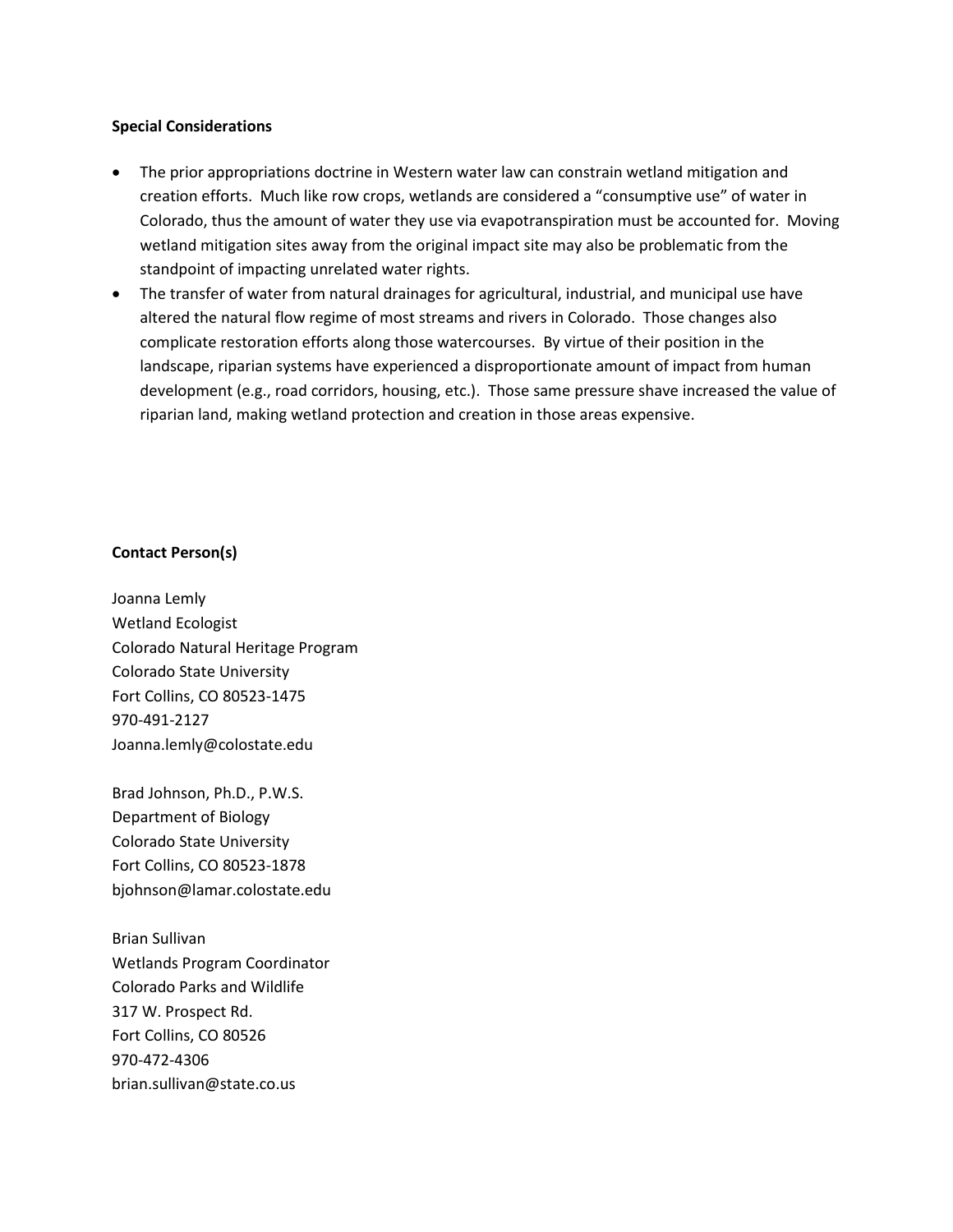Becky Pierce Wetland Program Manager 4201 E. Arkansas Ave., Shumate Bldg Denver, CO 80222 303-512-4051 rebecca.pierce@state.co.us

John Hranac Surface Water Specialist Colorado Department of Public Health and Environment Water Quality Control Division, WQCD-EDU-B2 4300 Cherry Creek Drive South Denver, CO 80246 303-692-3586 john.hranac@state.co.us

### **Useful Websites**

### **State Government Programs**

- 1. Colorado Parks & Wildlife Wetland Wildlife Conservation Program <http://cpw.state.co.us/aboutus/Pages/Wetlands.aspx>
- 2. Colorado Department of Transportation Wetlands Program <http://www.coloradodot.info/programs/environmental/wetlands>
- 3. Colorado Department of Public Health & the Environment Water Quality Control Division <https://www.colorado.gov/cdphe>
- 4. Colorado Water Conservation Board <http://cwcb.state.co.us/Pages/CWCBHome.aspx>

### **Federal Government Programs**

1. USDA Natural Resources Conservation Service Wetlands Reserve Program <http://www.co.nrcs.usda.gov/programs/wrp/wrp.htm>